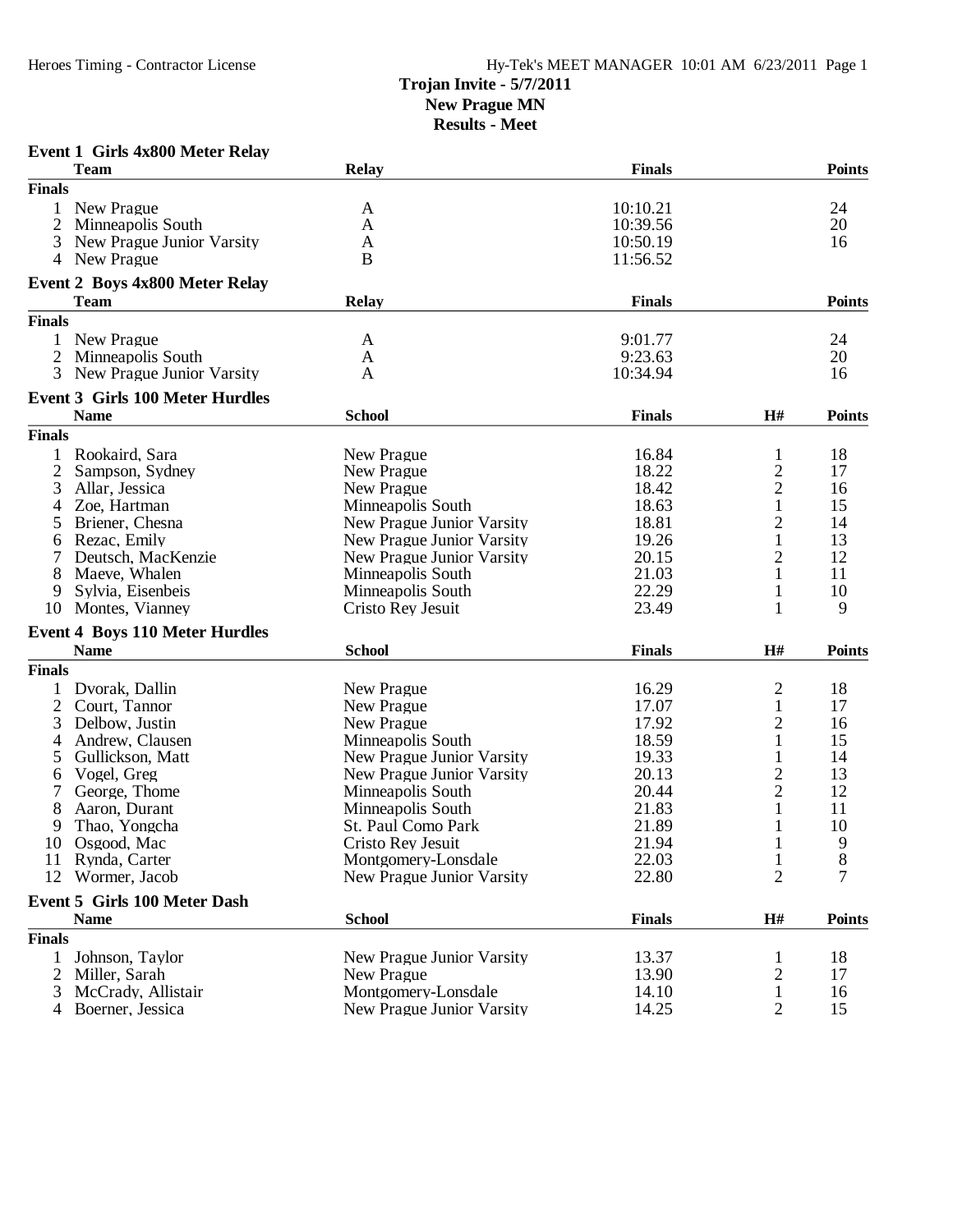**Results - Meet**

### **Finals ... (Event 5 Girls 100 Meter Dash)**

|                | <b>Name</b>                                       | <b>School</b>             | <b>Finals</b> | H#                                         | <b>Points</b>                                   |
|----------------|---------------------------------------------------|---------------------------|---------------|--------------------------------------------|-------------------------------------------------|
| 5              | Enrooth, Rebecca                                  | New Prague                | 14.32         | 1                                          | 14                                              |
| 6              | Samantha, Warren                                  | Minneapolis South         | 14.50         | $\overline{\mathbf{c}}$                    | 13                                              |
| 7              | Bauer, Jenny                                      | New Prague Junior Varsity | 14.55         | $\mathbf{1}$                               | 12                                              |
| 8              | Solena, Botsford                                  | Minneapolis South         | 14.71         | 1                                          | 11                                              |
| 9              | Atkinson, Bobbi                                   | Montgomery-Lonsdale       | 15.00         | 1                                          | 10                                              |
| 10             | Seimon, Saskia                                    | St. Paul Como Park        | 15.07         |                                            | 9                                               |
| 11             | Eubanks, Emma                                     | St. Paul Como Park        | 15.13         |                                            | 8                                               |
| 12             | Gay, Brianna                                      | Cristo Rey Jesuit         | 15.22         | 1                                          | $\boldsymbol{7}$                                |
| 13             | Thao, Loriya                                      | St. Paul Como Park        | 16.00         | $\overline{\mathbf{c}}$                    | 6                                               |
|                | 14 Plata, Stacy                                   | Cristo Rev Jesuit         | 16.25         |                                            |                                                 |
|                | 15 Hiller, Jennifer                               | New Prague Junior Varsity | 16.43         | $\begin{array}{c} 2 \\ 2 \\ 2 \end{array}$ | $\begin{array}{c} 5 \\ 4 \\ 3 \\ 2 \end{array}$ |
| 16             | Montes, Vianney                                   | Cristo Rey Jesuit         | 17.21         |                                            |                                                 |
| 17             | Maryan, Garane                                    | Minneapolis South         | 18.62         |                                            |                                                 |
| 18             | Kramer, Alexis                                    | Cristo Rey Jesuit         | 18.75         | $\overline{2}$                             | $\mathbf{1}$                                    |
|                |                                                   |                           |               |                                            |                                                 |
|                | <b>Event 6 Boys 100 Meter Dash</b><br><b>Name</b> | <b>School</b>             | <b>Finals</b> | H#                                         | <b>Points</b>                                   |
| <b>Finals</b>  |                                                   |                           |               |                                            |                                                 |
| 1              | Williams, Terrance                                | St. Paul Como Park        | 11.84         | 1                                          | 18                                              |
| $\overline{2}$ | Gall, Foster                                      | New Prague                | 12.00         |                                            | 17                                              |
|                | Polson, Josh                                      |                           | 12.05         | 1                                          |                                                 |
| 3              |                                                   | New Prague                |               | $\frac{2}{2}$                              | 16                                              |
| 4              | Oldenburg, Ben                                    | New Prague Junior Varsity | 12.20         |                                            | 15                                              |
| 5              | Marques, Jones                                    | Minneapolis South         | 12.35         | $\overline{c}$                             | 14                                              |
| 6              | Molitor, Peter                                    | New Prague                | 12.37         | $\mathbf{1}$                               | 13                                              |
| 7              | Tozo, Al                                          | St. Paul Como Park        | 12.51         | 1                                          | 12                                              |
| 8              | Hanek, John                                       | Montgomery-Lonsdale       | 12.68         | 1                                          | 10.50                                           |
| 8              | Maus, Kevin                                       | New Prague Junior Varsity | 12.68         | $\overline{c}$                             | 10.50                                           |
| 10             | Woo Kim, Sang                                     | New Prague                | 13.00         | 1                                          | 9                                               |
| 11             | Turgeon, Alex                                     | Montgomery-Lonsdale       | 13.13         | 1                                          | 8                                               |
| 12             | Osgood, Mac                                       | Cristo Rey Jesuit         | 13.36         | 1                                          | $\overline{7}$                                  |
|                | 13 Baker, Malik                                   | St. Paul Como Park        | 13.50         |                                            | 6                                               |
|                | 14 Schoenbauer, Drew                              | New Prague Junior Varsity | 13.58         |                                            | 5                                               |
| 15             | McNamara, Michael                                 | Cristo Rey Jesuit         | 14.31         | $\begin{array}{c} 2 \\ 2 \\ 2 \end{array}$ | $\overline{4}$                                  |
| $---$          | Billmeyer, Tanner                                 | Montgomery-Lonsdale       | <b>DQ</b>     |                                            |                                                 |
|                | Event 7 Girls 4x200 Meter Relay                   |                           |               |                                            |                                                 |
|                | <b>Team</b>                                       | <b>Relay</b>              | <b>Finals</b> |                                            | <b>Points</b>                                   |
| <b>Finals</b>  |                                                   |                           |               |                                            |                                                 |
|                | New Prague                                        | A                         | 1:49.57       |                                            | 24                                              |
| $\overline{2}$ | Minneapolis South                                 | A                         | 1:54.80       |                                            | 20                                              |
| 3              | New Prague Junior Varsity                         | A                         | 1:56.76       |                                            | 16                                              |
| 4              | Montgomery-Lonsdale                               | A                         | 1:58.59       |                                            | 12                                              |
| 5              | New Prague                                        | $\bf{B}$                  | 2:00.82       |                                            |                                                 |
|                | Event 8 Boys 4x200 Meter Relay                    |                           |               |                                            |                                                 |
|                | <b>Team</b>                                       | Relay                     | <b>Finals</b> |                                            | <b>Points</b>                                   |
| <b>Finals</b>  |                                                   |                           |               |                                            |                                                 |
| 1              | New Prague                                        | A                         | 1:34.58       |                                            | 24                                              |
| 2              | Minneapolis South                                 | A                         | 1:35.13       |                                            | 20                                              |
| 3              | New Prague Junior Varsity                         | A                         | 1:42.61       |                                            | 16                                              |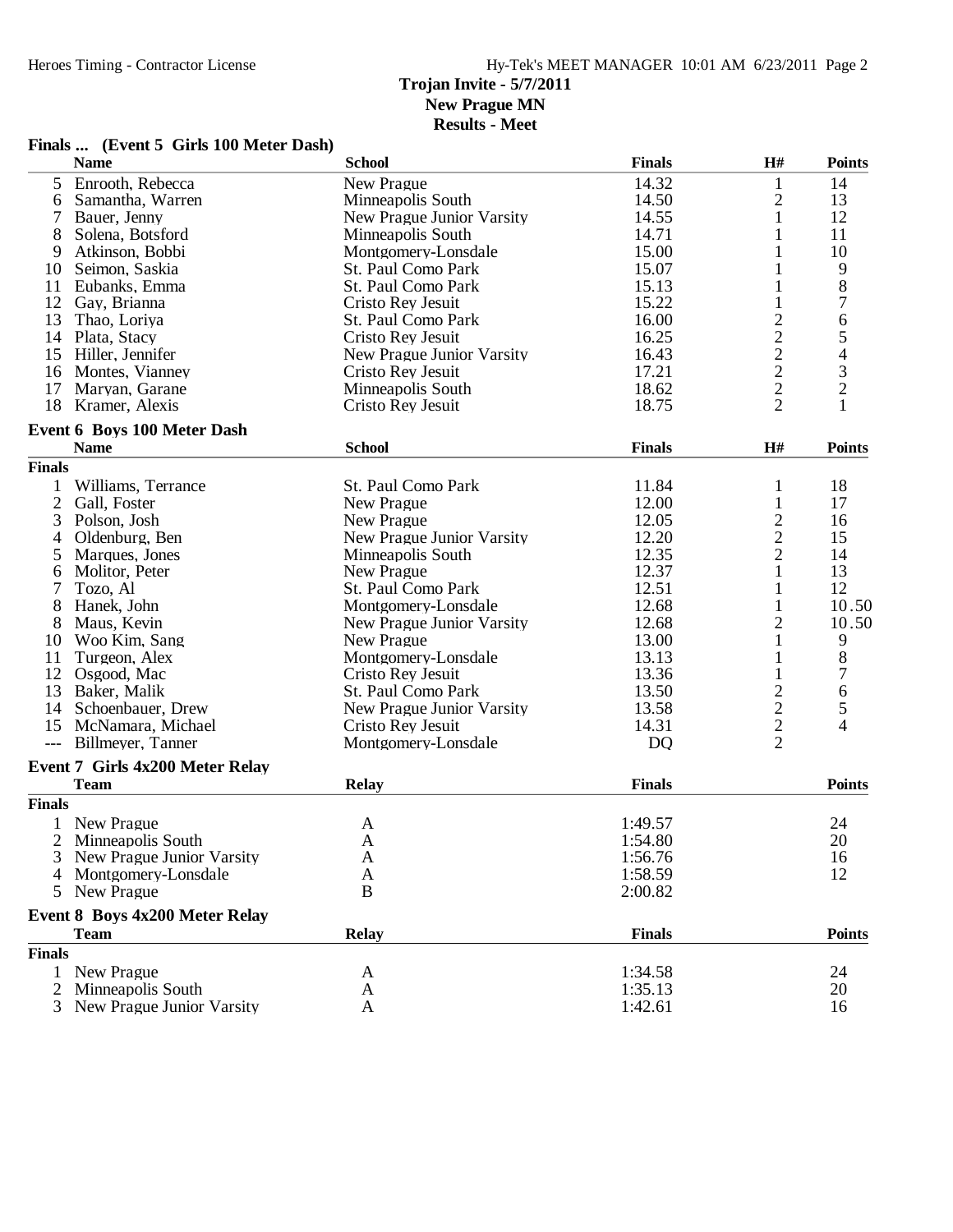|                | Finals  (Event 8 Boys 4x200 Meter Relay)    |                           |               |                |
|----------------|---------------------------------------------|---------------------------|---------------|----------------|
|                | <b>Team</b>                                 | Relay                     | <b>Finals</b> | <b>Points</b>  |
| 4              | St. Paul Como Park                          | A                         | 1:43.44       | 12             |
| 5              | Montgomery-Lonsdale                         | A                         | 1:43.91       | 8              |
| 6              | New Prague                                  | B                         | 1:54.46       |                |
|                | <b>Event 9 Girls 1600 Meter Run</b>         |                           |               |                |
|                | <b>Name</b>                                 | <b>School</b>             | <b>Finals</b> | <b>Points</b>  |
| <b>Finals</b>  |                                             |                           |               |                |
| 1              | Ellanson, Bridget                           | New Prague                | 5:47.23       | 18             |
| 2              | Friedges, Maria                             | New Prague                | 5:50.00       | 17             |
| 3              | Clara, Schultz                              | Minneapolis South         | 5:59.78       | 16             |
|                | Skluzacek, Morgan                           | Montgomery-Lonsdale       | 6:01.18       | 15             |
| 5              | Gregor, Ashley                              | Montgomery-Lonsdale       | 6:03.79       | 14             |
| 6              | Laura, Turner                               | Minneapolis South         | 6:12.52       | 13             |
| 7              | Oram, Kailee                                | New Prague Junior Varsity | 6:29.33       | 12             |
| 8              | Carissa, Simons                             | Minneapolis South         | 7:00.63       | 11             |
|                |                                             |                           |               |                |
|                | Event 10 Boys 1600 Meter Run<br><b>Name</b> | <b>School</b>             | <b>Finals</b> | <b>Points</b>  |
| <b>Finals</b>  |                                             |                           |               |                |
|                |                                             |                           |               |                |
|                | Abdulfatha, Sameru                          | Minneapolis South         | 4:46.44       | 18             |
| $\overline{c}$ | Temesgen, Fekadu                            | Minneapolis South         | 4:53.41       | 17             |
| 3              | Miky, Wondimu                               | Minneapolis South         | 4:54.22       | 16             |
| 4              | Dietz, Zach                                 | New Prague                | 4:56.63       | 15             |
| 5              | Erickson, Jason                             | New Prague                | 5:03.23       | 14             |
| 6              | Hunt, Andrew                                | New Prague                | 5:12.73       | 13             |
| 7              | Bornholdt, Blane                            | New Prague Junior Varsity | 5:18.69       | 12             |
| 8              | Dooley, Mitchell                            | Montgomery-Lonsdale       | 5:21.08       | 11             |
| 9              | Forberg, Joe                                | New Prague Junior Varsity | 5:32.94       | 10             |
| 10             | Wehseler, Josh                              | New Prague Junior Varsity | 5:45.41       | 9              |
|                | 11 Paucar, Angel                            | Cristo Rey Jesuit         | 5:49.53       | $\overline{8}$ |
|                | Event 11 Girls 4x100 Meter Relay            |                           |               |                |
|                | <b>Team</b>                                 | <b>Relay</b>              | <b>Finals</b> | <b>Points</b>  |
| <b>Finals</b>  |                                             |                           |               |                |
|                | New Prague Junior Varsity                   | A                         | 53.61         | 24             |
| $\overline{2}$ | New Prague                                  | A                         | 58.31         | 20             |
| 3              | New Prague                                  | $\boldsymbol{B}$          | 1:00.42       |                |
|                | Minneapolis South                           | A                         | 1:00.46       | 16             |
| ---            | Cristo Rey Jesuit                           | A                         | DQ            |                |
|                | Event 12 Boys 4x100 Meter Relay             |                           |               |                |
|                | <b>Team</b>                                 | <b>Relay</b>              | <b>Finals</b> | <b>Points</b>  |
| <b>Finals</b>  |                                             |                           |               |                |
| 1              | Minneapolis South                           | A                         | 45.60         | 24             |
| 2              | New Prague Junior Varsity                   | A                         | 46.25         | 20             |
| 3              | New Prague                                  | A                         | 50.51         | 16             |
|                | New Prague                                  | B                         | 55.58         |                |
|                | St. Paul Como Park                          |                           |               | 12             |
|                |                                             | A                         | 55.58         |                |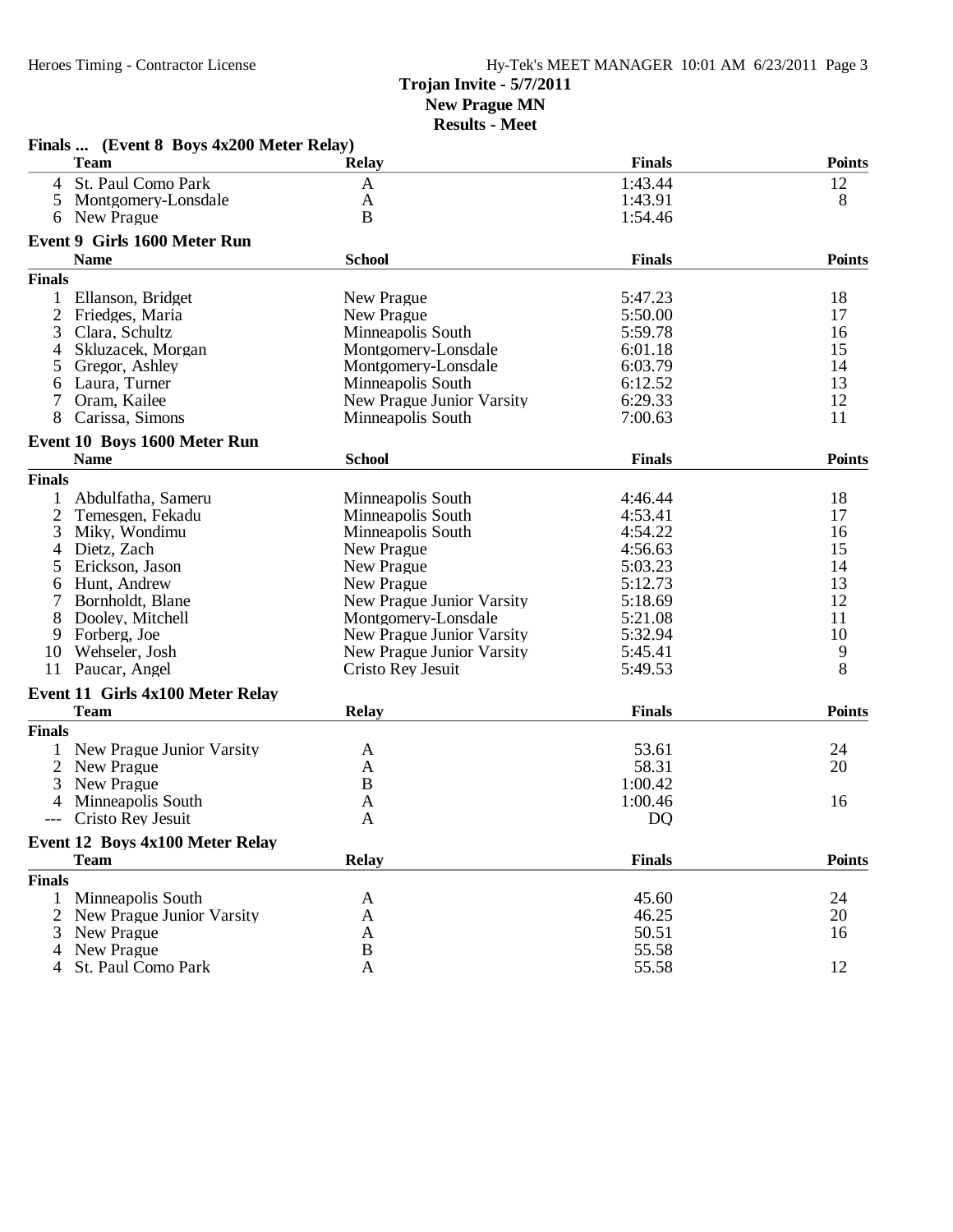**Results - Meet**

**Event 13 Girls 400 Meter Dash**

| <b>Finals</b><br>18<br>New Prague<br>1:04.19<br>Rynda, Anna<br>1<br>$\overline{2}$<br>17<br>Houn, Taylor<br>Montgomery-Lonsdale<br>1:04.55<br>3<br>Minneapolis South<br>1:07.46<br>16<br>Sylvia, Eisenbeis<br>1:07.64<br>15<br>Johnson, Taylor<br>New Prague Junior Varsity<br>4<br>14<br>5<br>Ruger, Sam<br>Montgomery-Lonsdale<br>1:08.81<br>13<br>Samantha, Warren<br>Minneapolis South<br>1:08.96<br>6<br>12<br>1:10.89<br>Altschul, Ashley<br>New Prague<br>7<br>11<br>8<br>New Prague Junior Varsity<br>1:11.39<br>Deihl, Emma<br>Simon, Christine<br>10<br>9<br>1:14.68<br>New Prague<br>Event 14 Boys 400 Meter Dash<br><b>School</b><br><b>Finals</b><br>H#<br><b>Points</b><br><b>Name</b><br><b>Finals</b><br>Minneapolis South<br>53.00<br>18<br>Alec, Trelsted<br>1<br>$\overline{2}$<br>17<br>Johnson, Nick<br>New Prague<br>54.60<br>$\mathbf{1}$<br>3<br>Montgomery-Lonsdale<br>54.73<br>$\mathbf{1}$<br>Stasney, Tadd<br>16<br>55.94<br>15<br>Doheny, Hakaan<br>New Prague<br>$\mathbf{1}$<br>4<br>$\frac{2}{2}$<br>New Prague<br>56.76<br>14<br>Eide, Michael<br>5<br>Jackson, Kendall<br>Minneapolis South<br>57.73<br>13<br>6<br>12<br>New Prague Junior Varsity<br>57.98<br>Smith, Garrett<br>$\mathbf{1}$<br>11<br>8<br>Davis, KeyAndre<br>59.58<br>New Prague Junior Varsity<br>$\overline{c}$<br>1:00.03<br>10<br>Rookaird, Kyle<br>New Prague Junior Varsity<br>9<br>$\overline{c}$<br>1:03.19<br>9<br>10<br>Rynda, Carter<br>Montgomery-Lonsdale<br>8<br>McNamara, Michael<br>1<br>11<br>Cristo Rey Jesuit<br>1:12.43<br><b>Event 15 Girls 300 Meter Hurdles</b><br>H#<br><b>Name</b><br><b>School</b><br><b>Finals</b><br><b>Points</b><br><b>Finals</b><br>Rookaird, Sara<br>New Prague<br>48.91<br>18<br>1<br>1<br>$\overline{2}$<br>Allar, Jessica<br>New Prague<br>52.16<br>$\mathbf{1}$<br>17<br>3<br>56.69<br>$\mathbf{1}$<br>Beuch, Mikayla<br>New Prague Junior Varsity<br>16<br>57.65<br>15<br>Gregor, Ashley<br>Montgomery-Lonsdale<br>1<br>4<br>$\overline{c}$<br>Mary, Gibbons<br>58.36<br>14<br>Minneapolis South<br>5<br>$\begin{array}{c} 2 \\ 2 \\ 2 \end{array}$<br>13<br>58.53<br>Anderson, Christine<br>New Prague Junior Varsity<br>6<br>12<br>Deutsch, MacKenzie<br>59.89<br>New Prague Junior Varsity<br>7<br>11<br>8<br>1:00.98<br>Algren, Mikaela<br>New Prague<br>Fisher, Sara<br>Montgomery-Lonsdale<br>1:03.08<br>10<br>9<br>$\mathbf{1}$<br>9<br>St. Paul Como Park<br>10<br>Tocholke, Danielle<br>1:04.09<br><b>Event 16 Boys 300 Meter Hurdles</b><br><b>School</b><br><b>Finals</b><br><b>Name</b><br>H#<br><b>Points</b><br><b>Finals</b><br>42.06<br>18<br>Dvorak, Dallin<br>New Prague<br>1<br>44.86<br>$\overline{c}$<br>New Prague<br>17<br>2<br>Natole, Nick<br>45.70<br>$\mathbf{1}$<br>Andrew, Clausen<br>Minneapolis South<br>16<br>3<br>46.03<br>15<br>Andres, Alvarez<br>Minneapolis South<br>1<br>4<br>46.97<br>New Prague<br>Strand, Kyle<br>14<br>5<br>1<br>$\overline{c}$<br>Minneapolis South<br>48.02<br>Charlie, Rodrick<br>13<br>6 |   | <b>Name</b>      | <b>School</b>             | <b>Finals</b> |                | <b>Points</b> |
|-----------------------------------------------------------------------------------------------------------------------------------------------------------------------------------------------------------------------------------------------------------------------------------------------------------------------------------------------------------------------------------------------------------------------------------------------------------------------------------------------------------------------------------------------------------------------------------------------------------------------------------------------------------------------------------------------------------------------------------------------------------------------------------------------------------------------------------------------------------------------------------------------------------------------------------------------------------------------------------------------------------------------------------------------------------------------------------------------------------------------------------------------------------------------------------------------------------------------------------------------------------------------------------------------------------------------------------------------------------------------------------------------------------------------------------------------------------------------------------------------------------------------------------------------------------------------------------------------------------------------------------------------------------------------------------------------------------------------------------------------------------------------------------------------------------------------------------------------------------------------------------------------------------------------------------------------------------------------------------------------------------------------------------------------------------------------------------------------------------------------------------------------------------------------------------------------------------------------------------------------------------------------------------------------------------------------------------------------------------------------------------------------------------------------------------------------------------------------------------------------------------------------------------------------------------------------------------------------------------------------------------------------------------------------------------------------------------------------------------------------------------------------------------------------------------------------------------------------------------------------------------------------------------------------------------------------------------------------------------------------------------------|---|------------------|---------------------------|---------------|----------------|---------------|
|                                                                                                                                                                                                                                                                                                                                                                                                                                                                                                                                                                                                                                                                                                                                                                                                                                                                                                                                                                                                                                                                                                                                                                                                                                                                                                                                                                                                                                                                                                                                                                                                                                                                                                                                                                                                                                                                                                                                                                                                                                                                                                                                                                                                                                                                                                                                                                                                                                                                                                                                                                                                                                                                                                                                                                                                                                                                                                                                                                                                                 |   |                  |                           |               |                |               |
|                                                                                                                                                                                                                                                                                                                                                                                                                                                                                                                                                                                                                                                                                                                                                                                                                                                                                                                                                                                                                                                                                                                                                                                                                                                                                                                                                                                                                                                                                                                                                                                                                                                                                                                                                                                                                                                                                                                                                                                                                                                                                                                                                                                                                                                                                                                                                                                                                                                                                                                                                                                                                                                                                                                                                                                                                                                                                                                                                                                                                 |   |                  |                           |               |                |               |
|                                                                                                                                                                                                                                                                                                                                                                                                                                                                                                                                                                                                                                                                                                                                                                                                                                                                                                                                                                                                                                                                                                                                                                                                                                                                                                                                                                                                                                                                                                                                                                                                                                                                                                                                                                                                                                                                                                                                                                                                                                                                                                                                                                                                                                                                                                                                                                                                                                                                                                                                                                                                                                                                                                                                                                                                                                                                                                                                                                                                                 |   |                  |                           |               |                |               |
|                                                                                                                                                                                                                                                                                                                                                                                                                                                                                                                                                                                                                                                                                                                                                                                                                                                                                                                                                                                                                                                                                                                                                                                                                                                                                                                                                                                                                                                                                                                                                                                                                                                                                                                                                                                                                                                                                                                                                                                                                                                                                                                                                                                                                                                                                                                                                                                                                                                                                                                                                                                                                                                                                                                                                                                                                                                                                                                                                                                                                 |   |                  |                           |               |                |               |
|                                                                                                                                                                                                                                                                                                                                                                                                                                                                                                                                                                                                                                                                                                                                                                                                                                                                                                                                                                                                                                                                                                                                                                                                                                                                                                                                                                                                                                                                                                                                                                                                                                                                                                                                                                                                                                                                                                                                                                                                                                                                                                                                                                                                                                                                                                                                                                                                                                                                                                                                                                                                                                                                                                                                                                                                                                                                                                                                                                                                                 |   |                  |                           |               |                |               |
|                                                                                                                                                                                                                                                                                                                                                                                                                                                                                                                                                                                                                                                                                                                                                                                                                                                                                                                                                                                                                                                                                                                                                                                                                                                                                                                                                                                                                                                                                                                                                                                                                                                                                                                                                                                                                                                                                                                                                                                                                                                                                                                                                                                                                                                                                                                                                                                                                                                                                                                                                                                                                                                                                                                                                                                                                                                                                                                                                                                                                 |   |                  |                           |               |                |               |
|                                                                                                                                                                                                                                                                                                                                                                                                                                                                                                                                                                                                                                                                                                                                                                                                                                                                                                                                                                                                                                                                                                                                                                                                                                                                                                                                                                                                                                                                                                                                                                                                                                                                                                                                                                                                                                                                                                                                                                                                                                                                                                                                                                                                                                                                                                                                                                                                                                                                                                                                                                                                                                                                                                                                                                                                                                                                                                                                                                                                                 |   |                  |                           |               |                |               |
|                                                                                                                                                                                                                                                                                                                                                                                                                                                                                                                                                                                                                                                                                                                                                                                                                                                                                                                                                                                                                                                                                                                                                                                                                                                                                                                                                                                                                                                                                                                                                                                                                                                                                                                                                                                                                                                                                                                                                                                                                                                                                                                                                                                                                                                                                                                                                                                                                                                                                                                                                                                                                                                                                                                                                                                                                                                                                                                                                                                                                 |   |                  |                           |               |                |               |
|                                                                                                                                                                                                                                                                                                                                                                                                                                                                                                                                                                                                                                                                                                                                                                                                                                                                                                                                                                                                                                                                                                                                                                                                                                                                                                                                                                                                                                                                                                                                                                                                                                                                                                                                                                                                                                                                                                                                                                                                                                                                                                                                                                                                                                                                                                                                                                                                                                                                                                                                                                                                                                                                                                                                                                                                                                                                                                                                                                                                                 |   |                  |                           |               |                |               |
|                                                                                                                                                                                                                                                                                                                                                                                                                                                                                                                                                                                                                                                                                                                                                                                                                                                                                                                                                                                                                                                                                                                                                                                                                                                                                                                                                                                                                                                                                                                                                                                                                                                                                                                                                                                                                                                                                                                                                                                                                                                                                                                                                                                                                                                                                                                                                                                                                                                                                                                                                                                                                                                                                                                                                                                                                                                                                                                                                                                                                 |   |                  |                           |               |                |               |
|                                                                                                                                                                                                                                                                                                                                                                                                                                                                                                                                                                                                                                                                                                                                                                                                                                                                                                                                                                                                                                                                                                                                                                                                                                                                                                                                                                                                                                                                                                                                                                                                                                                                                                                                                                                                                                                                                                                                                                                                                                                                                                                                                                                                                                                                                                                                                                                                                                                                                                                                                                                                                                                                                                                                                                                                                                                                                                                                                                                                                 |   |                  |                           |               |                |               |
|                                                                                                                                                                                                                                                                                                                                                                                                                                                                                                                                                                                                                                                                                                                                                                                                                                                                                                                                                                                                                                                                                                                                                                                                                                                                                                                                                                                                                                                                                                                                                                                                                                                                                                                                                                                                                                                                                                                                                                                                                                                                                                                                                                                                                                                                                                                                                                                                                                                                                                                                                                                                                                                                                                                                                                                                                                                                                                                                                                                                                 |   |                  |                           |               |                |               |
|                                                                                                                                                                                                                                                                                                                                                                                                                                                                                                                                                                                                                                                                                                                                                                                                                                                                                                                                                                                                                                                                                                                                                                                                                                                                                                                                                                                                                                                                                                                                                                                                                                                                                                                                                                                                                                                                                                                                                                                                                                                                                                                                                                                                                                                                                                                                                                                                                                                                                                                                                                                                                                                                                                                                                                                                                                                                                                                                                                                                                 |   |                  |                           |               |                |               |
|                                                                                                                                                                                                                                                                                                                                                                                                                                                                                                                                                                                                                                                                                                                                                                                                                                                                                                                                                                                                                                                                                                                                                                                                                                                                                                                                                                                                                                                                                                                                                                                                                                                                                                                                                                                                                                                                                                                                                                                                                                                                                                                                                                                                                                                                                                                                                                                                                                                                                                                                                                                                                                                                                                                                                                                                                                                                                                                                                                                                                 |   |                  |                           |               |                |               |
|                                                                                                                                                                                                                                                                                                                                                                                                                                                                                                                                                                                                                                                                                                                                                                                                                                                                                                                                                                                                                                                                                                                                                                                                                                                                                                                                                                                                                                                                                                                                                                                                                                                                                                                                                                                                                                                                                                                                                                                                                                                                                                                                                                                                                                                                                                                                                                                                                                                                                                                                                                                                                                                                                                                                                                                                                                                                                                                                                                                                                 |   |                  |                           |               |                |               |
|                                                                                                                                                                                                                                                                                                                                                                                                                                                                                                                                                                                                                                                                                                                                                                                                                                                                                                                                                                                                                                                                                                                                                                                                                                                                                                                                                                                                                                                                                                                                                                                                                                                                                                                                                                                                                                                                                                                                                                                                                                                                                                                                                                                                                                                                                                                                                                                                                                                                                                                                                                                                                                                                                                                                                                                                                                                                                                                                                                                                                 |   |                  |                           |               |                |               |
|                                                                                                                                                                                                                                                                                                                                                                                                                                                                                                                                                                                                                                                                                                                                                                                                                                                                                                                                                                                                                                                                                                                                                                                                                                                                                                                                                                                                                                                                                                                                                                                                                                                                                                                                                                                                                                                                                                                                                                                                                                                                                                                                                                                                                                                                                                                                                                                                                                                                                                                                                                                                                                                                                                                                                                                                                                                                                                                                                                                                                 |   |                  |                           |               |                |               |
|                                                                                                                                                                                                                                                                                                                                                                                                                                                                                                                                                                                                                                                                                                                                                                                                                                                                                                                                                                                                                                                                                                                                                                                                                                                                                                                                                                                                                                                                                                                                                                                                                                                                                                                                                                                                                                                                                                                                                                                                                                                                                                                                                                                                                                                                                                                                                                                                                                                                                                                                                                                                                                                                                                                                                                                                                                                                                                                                                                                                                 |   |                  |                           |               |                |               |
|                                                                                                                                                                                                                                                                                                                                                                                                                                                                                                                                                                                                                                                                                                                                                                                                                                                                                                                                                                                                                                                                                                                                                                                                                                                                                                                                                                                                                                                                                                                                                                                                                                                                                                                                                                                                                                                                                                                                                                                                                                                                                                                                                                                                                                                                                                                                                                                                                                                                                                                                                                                                                                                                                                                                                                                                                                                                                                                                                                                                                 |   |                  |                           |               |                |               |
|                                                                                                                                                                                                                                                                                                                                                                                                                                                                                                                                                                                                                                                                                                                                                                                                                                                                                                                                                                                                                                                                                                                                                                                                                                                                                                                                                                                                                                                                                                                                                                                                                                                                                                                                                                                                                                                                                                                                                                                                                                                                                                                                                                                                                                                                                                                                                                                                                                                                                                                                                                                                                                                                                                                                                                                                                                                                                                                                                                                                                 |   |                  |                           |               |                |               |
|                                                                                                                                                                                                                                                                                                                                                                                                                                                                                                                                                                                                                                                                                                                                                                                                                                                                                                                                                                                                                                                                                                                                                                                                                                                                                                                                                                                                                                                                                                                                                                                                                                                                                                                                                                                                                                                                                                                                                                                                                                                                                                                                                                                                                                                                                                                                                                                                                                                                                                                                                                                                                                                                                                                                                                                                                                                                                                                                                                                                                 |   |                  |                           |               |                |               |
|                                                                                                                                                                                                                                                                                                                                                                                                                                                                                                                                                                                                                                                                                                                                                                                                                                                                                                                                                                                                                                                                                                                                                                                                                                                                                                                                                                                                                                                                                                                                                                                                                                                                                                                                                                                                                                                                                                                                                                                                                                                                                                                                                                                                                                                                                                                                                                                                                                                                                                                                                                                                                                                                                                                                                                                                                                                                                                                                                                                                                 |   |                  |                           |               |                |               |
|                                                                                                                                                                                                                                                                                                                                                                                                                                                                                                                                                                                                                                                                                                                                                                                                                                                                                                                                                                                                                                                                                                                                                                                                                                                                                                                                                                                                                                                                                                                                                                                                                                                                                                                                                                                                                                                                                                                                                                                                                                                                                                                                                                                                                                                                                                                                                                                                                                                                                                                                                                                                                                                                                                                                                                                                                                                                                                                                                                                                                 |   |                  |                           |               |                |               |
|                                                                                                                                                                                                                                                                                                                                                                                                                                                                                                                                                                                                                                                                                                                                                                                                                                                                                                                                                                                                                                                                                                                                                                                                                                                                                                                                                                                                                                                                                                                                                                                                                                                                                                                                                                                                                                                                                                                                                                                                                                                                                                                                                                                                                                                                                                                                                                                                                                                                                                                                                                                                                                                                                                                                                                                                                                                                                                                                                                                                                 |   |                  |                           |               |                |               |
|                                                                                                                                                                                                                                                                                                                                                                                                                                                                                                                                                                                                                                                                                                                                                                                                                                                                                                                                                                                                                                                                                                                                                                                                                                                                                                                                                                                                                                                                                                                                                                                                                                                                                                                                                                                                                                                                                                                                                                                                                                                                                                                                                                                                                                                                                                                                                                                                                                                                                                                                                                                                                                                                                                                                                                                                                                                                                                                                                                                                                 |   |                  |                           |               |                |               |
|                                                                                                                                                                                                                                                                                                                                                                                                                                                                                                                                                                                                                                                                                                                                                                                                                                                                                                                                                                                                                                                                                                                                                                                                                                                                                                                                                                                                                                                                                                                                                                                                                                                                                                                                                                                                                                                                                                                                                                                                                                                                                                                                                                                                                                                                                                                                                                                                                                                                                                                                                                                                                                                                                                                                                                                                                                                                                                                                                                                                                 |   |                  |                           |               |                |               |
|                                                                                                                                                                                                                                                                                                                                                                                                                                                                                                                                                                                                                                                                                                                                                                                                                                                                                                                                                                                                                                                                                                                                                                                                                                                                                                                                                                                                                                                                                                                                                                                                                                                                                                                                                                                                                                                                                                                                                                                                                                                                                                                                                                                                                                                                                                                                                                                                                                                                                                                                                                                                                                                                                                                                                                                                                                                                                                                                                                                                                 |   |                  |                           |               |                |               |
|                                                                                                                                                                                                                                                                                                                                                                                                                                                                                                                                                                                                                                                                                                                                                                                                                                                                                                                                                                                                                                                                                                                                                                                                                                                                                                                                                                                                                                                                                                                                                                                                                                                                                                                                                                                                                                                                                                                                                                                                                                                                                                                                                                                                                                                                                                                                                                                                                                                                                                                                                                                                                                                                                                                                                                                                                                                                                                                                                                                                                 |   |                  |                           |               |                |               |
|                                                                                                                                                                                                                                                                                                                                                                                                                                                                                                                                                                                                                                                                                                                                                                                                                                                                                                                                                                                                                                                                                                                                                                                                                                                                                                                                                                                                                                                                                                                                                                                                                                                                                                                                                                                                                                                                                                                                                                                                                                                                                                                                                                                                                                                                                                                                                                                                                                                                                                                                                                                                                                                                                                                                                                                                                                                                                                                                                                                                                 |   |                  |                           |               |                |               |
|                                                                                                                                                                                                                                                                                                                                                                                                                                                                                                                                                                                                                                                                                                                                                                                                                                                                                                                                                                                                                                                                                                                                                                                                                                                                                                                                                                                                                                                                                                                                                                                                                                                                                                                                                                                                                                                                                                                                                                                                                                                                                                                                                                                                                                                                                                                                                                                                                                                                                                                                                                                                                                                                                                                                                                                                                                                                                                                                                                                                                 |   |                  |                           |               |                |               |
|                                                                                                                                                                                                                                                                                                                                                                                                                                                                                                                                                                                                                                                                                                                                                                                                                                                                                                                                                                                                                                                                                                                                                                                                                                                                                                                                                                                                                                                                                                                                                                                                                                                                                                                                                                                                                                                                                                                                                                                                                                                                                                                                                                                                                                                                                                                                                                                                                                                                                                                                                                                                                                                                                                                                                                                                                                                                                                                                                                                                                 |   |                  |                           |               |                |               |
|                                                                                                                                                                                                                                                                                                                                                                                                                                                                                                                                                                                                                                                                                                                                                                                                                                                                                                                                                                                                                                                                                                                                                                                                                                                                                                                                                                                                                                                                                                                                                                                                                                                                                                                                                                                                                                                                                                                                                                                                                                                                                                                                                                                                                                                                                                                                                                                                                                                                                                                                                                                                                                                                                                                                                                                                                                                                                                                                                                                                                 |   |                  |                           |               |                |               |
|                                                                                                                                                                                                                                                                                                                                                                                                                                                                                                                                                                                                                                                                                                                                                                                                                                                                                                                                                                                                                                                                                                                                                                                                                                                                                                                                                                                                                                                                                                                                                                                                                                                                                                                                                                                                                                                                                                                                                                                                                                                                                                                                                                                                                                                                                                                                                                                                                                                                                                                                                                                                                                                                                                                                                                                                                                                                                                                                                                                                                 |   |                  |                           |               |                |               |
|                                                                                                                                                                                                                                                                                                                                                                                                                                                                                                                                                                                                                                                                                                                                                                                                                                                                                                                                                                                                                                                                                                                                                                                                                                                                                                                                                                                                                                                                                                                                                                                                                                                                                                                                                                                                                                                                                                                                                                                                                                                                                                                                                                                                                                                                                                                                                                                                                                                                                                                                                                                                                                                                                                                                                                                                                                                                                                                                                                                                                 |   |                  |                           |               |                |               |
|                                                                                                                                                                                                                                                                                                                                                                                                                                                                                                                                                                                                                                                                                                                                                                                                                                                                                                                                                                                                                                                                                                                                                                                                                                                                                                                                                                                                                                                                                                                                                                                                                                                                                                                                                                                                                                                                                                                                                                                                                                                                                                                                                                                                                                                                                                                                                                                                                                                                                                                                                                                                                                                                                                                                                                                                                                                                                                                                                                                                                 |   |                  |                           |               |                |               |
|                                                                                                                                                                                                                                                                                                                                                                                                                                                                                                                                                                                                                                                                                                                                                                                                                                                                                                                                                                                                                                                                                                                                                                                                                                                                                                                                                                                                                                                                                                                                                                                                                                                                                                                                                                                                                                                                                                                                                                                                                                                                                                                                                                                                                                                                                                                                                                                                                                                                                                                                                                                                                                                                                                                                                                                                                                                                                                                                                                                                                 |   |                  |                           |               |                |               |
|                                                                                                                                                                                                                                                                                                                                                                                                                                                                                                                                                                                                                                                                                                                                                                                                                                                                                                                                                                                                                                                                                                                                                                                                                                                                                                                                                                                                                                                                                                                                                                                                                                                                                                                                                                                                                                                                                                                                                                                                                                                                                                                                                                                                                                                                                                                                                                                                                                                                                                                                                                                                                                                                                                                                                                                                                                                                                                                                                                                                                 |   |                  |                           |               |                |               |
|                                                                                                                                                                                                                                                                                                                                                                                                                                                                                                                                                                                                                                                                                                                                                                                                                                                                                                                                                                                                                                                                                                                                                                                                                                                                                                                                                                                                                                                                                                                                                                                                                                                                                                                                                                                                                                                                                                                                                                                                                                                                                                                                                                                                                                                                                                                                                                                                                                                                                                                                                                                                                                                                                                                                                                                                                                                                                                                                                                                                                 |   |                  |                           |               |                |               |
|                                                                                                                                                                                                                                                                                                                                                                                                                                                                                                                                                                                                                                                                                                                                                                                                                                                                                                                                                                                                                                                                                                                                                                                                                                                                                                                                                                                                                                                                                                                                                                                                                                                                                                                                                                                                                                                                                                                                                                                                                                                                                                                                                                                                                                                                                                                                                                                                                                                                                                                                                                                                                                                                                                                                                                                                                                                                                                                                                                                                                 |   |                  |                           |               |                |               |
|                                                                                                                                                                                                                                                                                                                                                                                                                                                                                                                                                                                                                                                                                                                                                                                                                                                                                                                                                                                                                                                                                                                                                                                                                                                                                                                                                                                                                                                                                                                                                                                                                                                                                                                                                                                                                                                                                                                                                                                                                                                                                                                                                                                                                                                                                                                                                                                                                                                                                                                                                                                                                                                                                                                                                                                                                                                                                                                                                                                                                 |   |                  |                           |               |                |               |
|                                                                                                                                                                                                                                                                                                                                                                                                                                                                                                                                                                                                                                                                                                                                                                                                                                                                                                                                                                                                                                                                                                                                                                                                                                                                                                                                                                                                                                                                                                                                                                                                                                                                                                                                                                                                                                                                                                                                                                                                                                                                                                                                                                                                                                                                                                                                                                                                                                                                                                                                                                                                                                                                                                                                                                                                                                                                                                                                                                                                                 |   |                  |                           |               |                |               |
|                                                                                                                                                                                                                                                                                                                                                                                                                                                                                                                                                                                                                                                                                                                                                                                                                                                                                                                                                                                                                                                                                                                                                                                                                                                                                                                                                                                                                                                                                                                                                                                                                                                                                                                                                                                                                                                                                                                                                                                                                                                                                                                                                                                                                                                                                                                                                                                                                                                                                                                                                                                                                                                                                                                                                                                                                                                                                                                                                                                                                 |   |                  |                           |               |                |               |
|                                                                                                                                                                                                                                                                                                                                                                                                                                                                                                                                                                                                                                                                                                                                                                                                                                                                                                                                                                                                                                                                                                                                                                                                                                                                                                                                                                                                                                                                                                                                                                                                                                                                                                                                                                                                                                                                                                                                                                                                                                                                                                                                                                                                                                                                                                                                                                                                                                                                                                                                                                                                                                                                                                                                                                                                                                                                                                                                                                                                                 |   |                  |                           |               |                |               |
|                                                                                                                                                                                                                                                                                                                                                                                                                                                                                                                                                                                                                                                                                                                                                                                                                                                                                                                                                                                                                                                                                                                                                                                                                                                                                                                                                                                                                                                                                                                                                                                                                                                                                                                                                                                                                                                                                                                                                                                                                                                                                                                                                                                                                                                                                                                                                                                                                                                                                                                                                                                                                                                                                                                                                                                                                                                                                                                                                                                                                 |   |                  |                           |               |                |               |
|                                                                                                                                                                                                                                                                                                                                                                                                                                                                                                                                                                                                                                                                                                                                                                                                                                                                                                                                                                                                                                                                                                                                                                                                                                                                                                                                                                                                                                                                                                                                                                                                                                                                                                                                                                                                                                                                                                                                                                                                                                                                                                                                                                                                                                                                                                                                                                                                                                                                                                                                                                                                                                                                                                                                                                                                                                                                                                                                                                                                                 |   |                  |                           |               |                |               |
|                                                                                                                                                                                                                                                                                                                                                                                                                                                                                                                                                                                                                                                                                                                                                                                                                                                                                                                                                                                                                                                                                                                                                                                                                                                                                                                                                                                                                                                                                                                                                                                                                                                                                                                                                                                                                                                                                                                                                                                                                                                                                                                                                                                                                                                                                                                                                                                                                                                                                                                                                                                                                                                                                                                                                                                                                                                                                                                                                                                                                 |   |                  |                           |               |                |               |
|                                                                                                                                                                                                                                                                                                                                                                                                                                                                                                                                                                                                                                                                                                                                                                                                                                                                                                                                                                                                                                                                                                                                                                                                                                                                                                                                                                                                                                                                                                                                                                                                                                                                                                                                                                                                                                                                                                                                                                                                                                                                                                                                                                                                                                                                                                                                                                                                                                                                                                                                                                                                                                                                                                                                                                                                                                                                                                                                                                                                                 |   |                  |                           |               |                |               |
|                                                                                                                                                                                                                                                                                                                                                                                                                                                                                                                                                                                                                                                                                                                                                                                                                                                                                                                                                                                                                                                                                                                                                                                                                                                                                                                                                                                                                                                                                                                                                                                                                                                                                                                                                                                                                                                                                                                                                                                                                                                                                                                                                                                                                                                                                                                                                                                                                                                                                                                                                                                                                                                                                                                                                                                                                                                                                                                                                                                                                 |   |                  |                           |               |                |               |
|                                                                                                                                                                                                                                                                                                                                                                                                                                                                                                                                                                                                                                                                                                                                                                                                                                                                                                                                                                                                                                                                                                                                                                                                                                                                                                                                                                                                                                                                                                                                                                                                                                                                                                                                                                                                                                                                                                                                                                                                                                                                                                                                                                                                                                                                                                                                                                                                                                                                                                                                                                                                                                                                                                                                                                                                                                                                                                                                                                                                                 | 7 | Gullickson, Matt | New Prague Junior Varsity | 48.16         | $\overline{2}$ | 12            |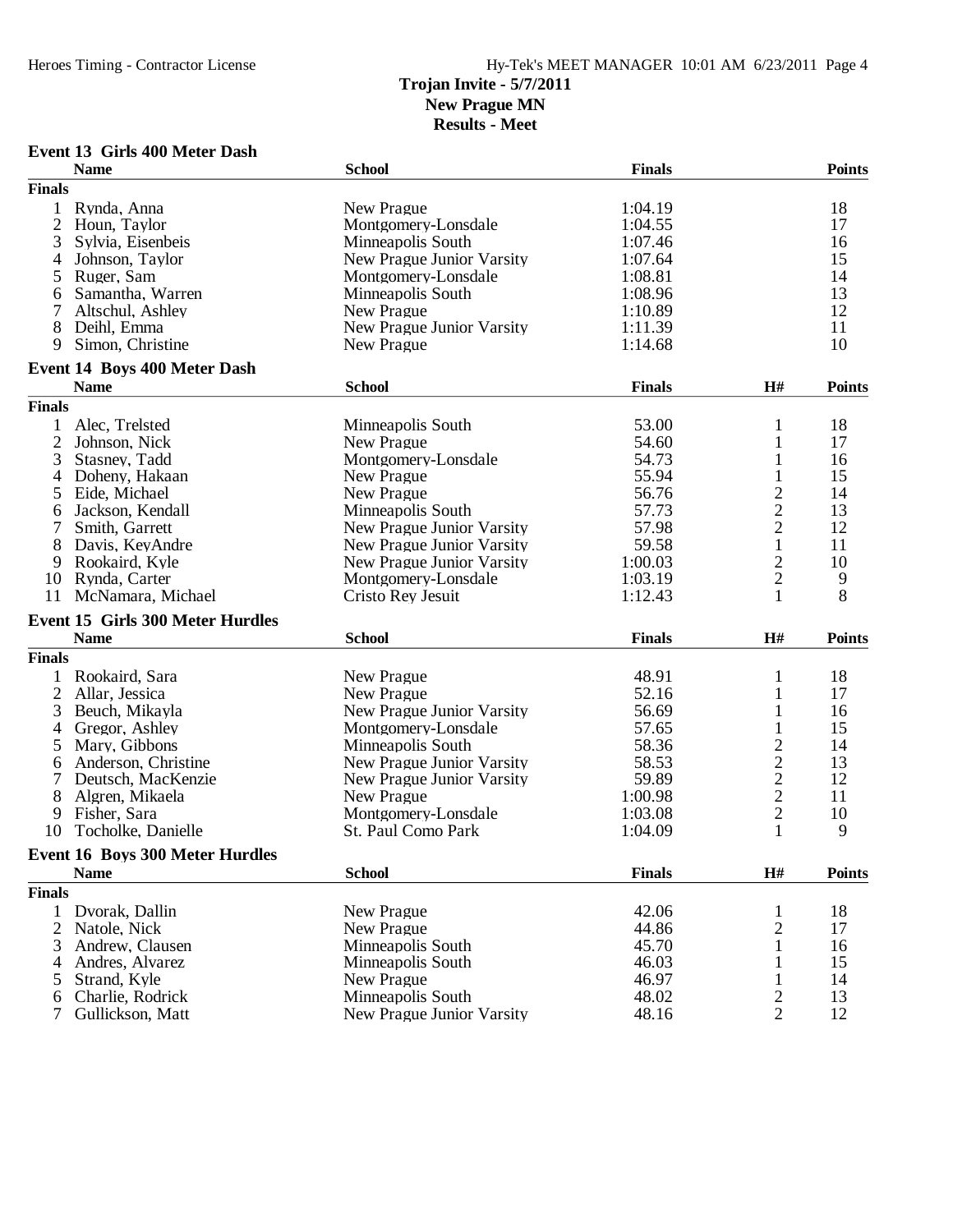### Heroes Timing - Contractor License Hy-Tek's MEET MANAGER 10:01 AM 6/23/2011 Page 5 **Trojan Invite - 5/7/2011 New Prague MN**

|                | Finals  (Event 16 Boys 300 Meter Hurdles) |                           |               |                |                                            |
|----------------|-------------------------------------------|---------------------------|---------------|----------------|--------------------------------------------|
|                | <b>Name</b>                               | School                    | <b>Finals</b> | H#             | <b>Points</b>                              |
| 8              | Vogel, Greg                               | New Prague Junior Varsity | 50.86         | $\mathbf{2}$   | 11                                         |
|                | 9 Wormer, Jacob                           | New Prague Junior Varsity | 53.78         | 2              | 10                                         |
|                | <b>Event 17 Girls 800 Meter Run</b>       |                           |               |                |                                            |
|                | <b>Name</b>                               | <b>School</b>             | <b>Finals</b> |                | <b>Points</b>                              |
| <b>Finals</b>  |                                           |                           |               |                |                                            |
|                |                                           |                           |               |                |                                            |
| 1              | Trettel, Jenny                            | New Prague                | 2:34.49       |                | 18                                         |
| 2              | Grote, Ella                               | New Prague                | 2:35.73       |                | 17                                         |
| 3              | Casey, Johnson                            | Minneapolis South         | 2:40.29       |                | 16                                         |
| 4              | Marquardt, Kasey                          | New Prague Junior Varsity | 2:46.12       |                | 15                                         |
| 5              | Ruger, Sam                                | Montgomery-Lonsdale       | 2:47.02       |                | 14                                         |
| 6              | Allen, Sarah                              | New Prague Junior Varsity | 2:47.30       |                | 13                                         |
| 7              | Alex, Slezak                              | Minneapolis South         | 2:55.44       |                | 12                                         |
| 8              | Nielsen, Sophie                           | St. Paul Como Park        | 2:57.35       |                | 11                                         |
| 9              | Audry, Cuthburt                           | Minneapolis South         | 3:00.61       |                | 10                                         |
| 10             | Bartyzal, Ellie                           | New Prague Junior Varsity | 3:05.99       |                | 9                                          |
|                | <b>Event 18 Boys 800 Meter Run</b>        |                           |               |                |                                            |
|                | <b>Name</b>                               | <b>School</b>             | <b>Finals</b> |                | <b>Points</b>                              |
| <b>Finals</b>  |                                           |                           |               |                |                                            |
| 1              | Amin, Amin                                | Minneapolis South         | 2:11.95       |                | 18                                         |
| 2              | Salaba, Andrew                            | New Prague                | 2:12.66       |                | 17                                         |
| 3              | McGuire, Marty                            | Montgomery-Lonsdale       | 2:14.53       |                | 16                                         |
|                | Greenwalt, Dakota                         | New Prague                | 2:16.99       |                | 15                                         |
| 4              |                                           | Minneapolis South         |               |                | 14                                         |
| 5              | Conor, Garrity                            |                           | 2:18.84       |                |                                            |
| 6              | Shetka, Zachary                           | New Prague                | 2:23.12       |                | 13<br>12                                   |
|                | Ejero, Genamo                             | St. Paul Como Park        | 2:25.40       |                |                                            |
| 8              | Knuth, Craig                              | St. Paul Como Park        | 2:28.50       |                | 11                                         |
| 9              | Dooley, Mitchell                          | Montgomery-Lonsdale       | 2:29.24       |                | 10                                         |
| 10             | Ott, David                                | New Prague Junior Varsity | 2:30.71       |                |                                            |
| 11             | Rynda, Carter                             | Montgomery-Lonsdale       | 2:35.38       |                | $\begin{array}{c} 9 \\ 8 \\ 7 \end{array}$ |
| 12             | Paucar, Angel                             | Cristo Rey Jesuit         | 2:37.33       |                |                                            |
| 13             | Wehseler, Josh                            | New Prague Junior Varsity | 2:43.86       |                | $\boldsymbol{6}$                           |
| 14             | Oram, Mason                               | New Prague Junior Varsity | 2:44.01       |                | 5                                          |
|                | Event 19 Girls 200 Meter Dash             |                           |               |                |                                            |
|                | <b>Name</b>                               | <b>School</b>             | <b>Finals</b> | H#             | <b>Points</b>                              |
| <b>Finals</b>  |                                           |                           |               |                |                                            |
|                | 1 Sampson, Sydney                         | New Prague                | 27.67         | $\mathbf{2}$   | 18                                         |
|                | 2 Jendersee, Natasha                      | New Prague                | 27.89         | $\mathbf{1}$   | 17                                         |
| 3              | Samantha, Warren                          | Minneapolis South         | 28.36         | $\mathbf{1}$   | 16                                         |
| $\overline{4}$ | Blanchard, Karlee                         | New Prague                | 28.60         | $\mathbf{1}$   | 15                                         |
| 5              | Sadiqah, Jihad                            | Minneapolis South         | 29.30         | $\overline{2}$ | 14                                         |
| 6              | Fisher, Aimee                             | Montgomery-Lonsdale       | 29.56         | 1              | 13                                         |
| 7              | Bauer, Jenny                              | New Prague Junior Varsity | 30.02         | 1              | 12                                         |
| 8              | Eubanks, Emma                             | St. Paul Como Park        | 30.98         | $\mathbf{2}$   | 11                                         |
| 9              | Sewell, jada                              | <b>St. Paul Como Park</b> | 31.24         | 1              | 10                                         |
| 10             | Seimon, Saskia                            | St. Paul Como Park        | 31.55         | 1              | 9                                          |
| 11             | Atkinson, Bobbi                           | Montgomery-Lonsdale       | 31.83         | 1              | 8                                          |
|                | 12 Nuetzman, Trianna                      | New Prague Junior Varsity | 32.61         | $\overline{2}$ | 7                                          |
|                |                                           |                           |               |                |                                            |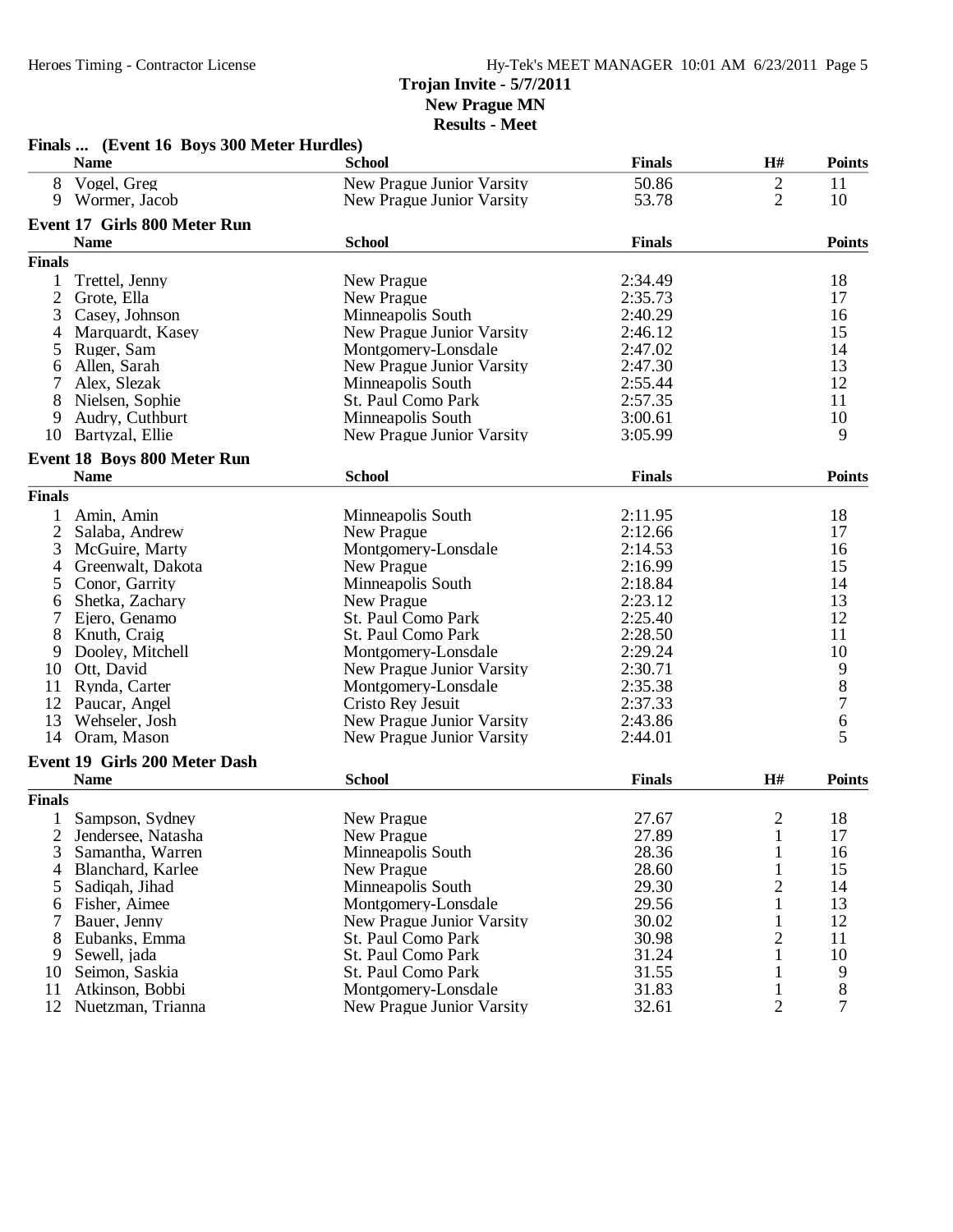**Finals ... (Event 19 Girls 200 Meter Dash)**

**New Prague MN**

| <b>Results - Meet</b> |  |  |
|-----------------------|--|--|
|-----------------------|--|--|

|                | <b>Name</b>                          | <b>School</b>             | <b>Finals</b> | H#             | <b>Points</b>  |
|----------------|--------------------------------------|---------------------------|---------------|----------------|----------------|
|                | 13 Etta, Lynch-Beaty                 | Minneapolis South         | 33.31         | 2              | 6              |
|                | 14 Beers, Courtney                   | New Prague Junior Varsity | 33.56         | $\mathfrak{2}$ | 5              |
| 15             | Plata, Stacy                         | Cristo Rey Jesuit         | 35.78         | 1              | 4              |
| 16             | Kramer, Alexis                       | Cristo Rey Jesuit         | 41.13         | $\overline{2}$ | 3              |
|                | <b>Event 20 Boys 200 Meter Dash</b>  |                           |               |                |                |
|                | <b>Name</b>                          | <b>School</b>             | <b>Finals</b> | H#             | <b>Points</b>  |
| <b>Finals</b>  |                                      |                           |               |                |                |
| 1              | Williams, Terrance                   | St. Paul Como Park        | 23.87         | 1              | 18             |
| $\overline{2}$ | Negawo, Ansha                        | Minneapolis South         | 23.92         | 1              | 17             |
| 3              | Shetka, Zachary                      | New Prague                | 24.54         | 1              | 16             |
| 4              | Polson, Josh                         | New Prague                | 24.55         | 1              | 15             |
| 5              | Tozo, Al                             | St. Paul Como Park        | 25.44         | 1              | 14             |
| 6              | Eide, Michael                        | New Prague                | 25.50         | $\overline{2}$ | 13             |
| 7              | Lamarr, Sullivan                     | Minneapolis South         | 25.82         | 1              | 12             |
| 8              | Billmeyer, Tanner                    | Montgomery-Lonsdale       | 26.50         | $\mathbf{1}$   | 11             |
| 9              | Hanek, John                          | Montgomery-Lonsdale       | 26.78         | $\mathbf{1}$   | 10             |
| 10             | Antonio, Johnson                     | Minneapolis South         | 26.90         |                | 9              |
| 11             | Malinkovich, Tanner                  | New Prague Junior Varsity | 27.63         | $\frac{2}{2}$  | 8              |
| 12             | Baker, Malik                         | St. Paul Como Park        | 29.47         | $\overline{c}$ | $\overline{7}$ |
|                |                                      |                           |               |                |                |
|                | <b>Event 21 Girls 3200 Meter Run</b> |                           |               |                |                |
|                | <b>Name</b>                          | <b>School</b>             | <b>Finals</b> |                | <b>Points</b>  |
| <b>Finals</b>  |                                      |                           |               |                |                |
| 1              | Sally, Donovan                       | Minneapolis South         | 12:01.08      |                | 18             |
| $\overline{2}$ | Johnson, Elisa                       | New Prague                | 12:44.27      |                | 17             |
| 3              | Skluzacek, Morgan                    | Montgomery-Lonsdale       | 13:35.02      |                | 16             |
| 4              | Laura, Turner                        | Minneapolis South         | 14:05.53      |                | 15             |
|                | Event 22 Boys 3200 Meter Run         |                           |               |                |                |
|                | <b>Name</b>                          | <b>School</b>             | <b>Finals</b> |                | <b>Points</b>  |
| <b>Finals</b>  |                                      |                           |               |                |                |
| 1              | Abdulfatha, Sameru                   | Minneapolis South         | 10:27.95      |                | 18             |
| $\mathbf{2}$   | Temesgen, Fekadu                     | Minneapolis South         | 10:33.32      |                | 17             |
| 3              | Berg, James                          | New Prague                | 10:51.35      |                | 16             |
| 4              | Miky, Wondimu                        | Minneapolis South         | 10:53.76      |                | 15             |
| 5              | Dietz, Zach                          | New Prague                | 11:06.03      |                | 14             |
| 6              | Conor, Garrity                       | Minneapolis South         | 11:44.48      |                | 13             |
| 7              | Dorzinski, Carter                    | New Prague                | 11:46.96      |                | 12             |
| 8              | Dvorak, Josh                         | New Prague Junior Varsity | 12:16.19      |                | 11             |
|                |                                      |                           |               |                |                |
|                | Event 23 Girls 4x400 Meter Relay     |                           |               |                |                |
|                | <b>Team</b>                          | <b>Relay</b>              | <b>Finals</b> |                | <b>Points</b>  |
| <b>Finals</b>  |                                      |                           |               |                |                |
| 1              | New Prague                           | A                         | 4:17.43       |                | 24             |
| 2              | New Prague Junior Varsity            | A                         | 4:34.42       |                | 20             |
| 3              | Minneapolis South                    | A                         | 4:38.97       |                | 16             |
| 4              | Montgomery-Lonsdale                  | A                         | 4:46.36       |                | 12             |
| 5              | New Prague                           | B                         | 4:54.84       |                |                |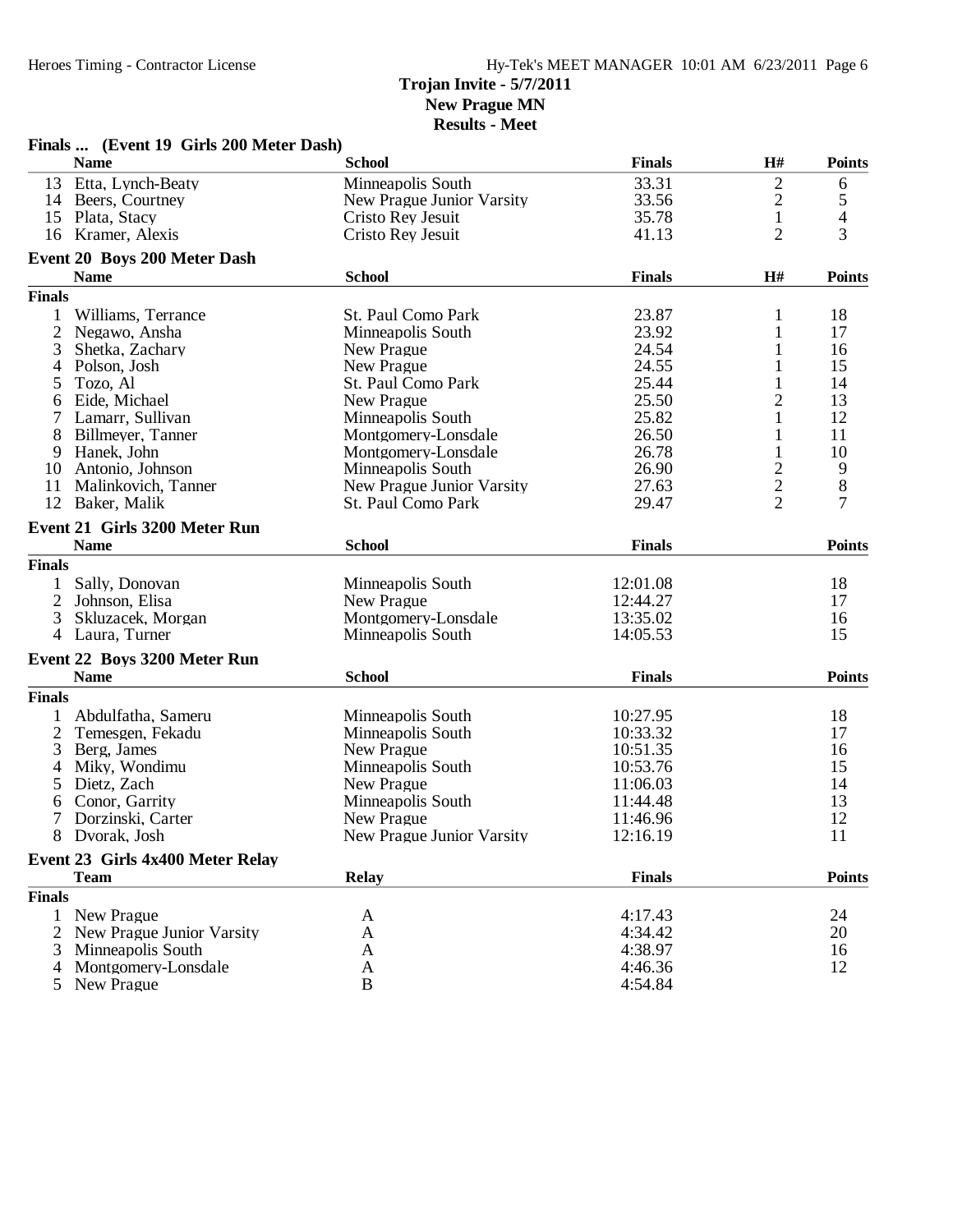## **Trojan Invite - 5/7/2011**

**New Prague MN**

| Event 24 Boys 4x400 Meter Relay |  |  |  |  |
|---------------------------------|--|--|--|--|
|---------------------------------|--|--|--|--|

| <b>Finals</b><br>3:38.45<br>Minneapolis South<br>24<br>A<br>$\overline{2}$<br>20<br>New Prague<br>$\mathbf{A}$<br>3:41.02<br>4:03.99<br>3<br>New Prague Junior Varsity<br>16<br>A<br>New Prague<br>B<br>4:25.93<br>4<br><b>Event 25 Girls Shot Put</b><br><b>School</b><br><b>Finals</b><br><b>Name</b><br><b>Finals</b><br>Reinke, Lindsey<br>39-04.00<br>18<br>New Prague<br>1<br>$\overline{2}$<br>34-00.00<br>17<br>Chounlamany, Moukda<br>New Prague<br>3<br>Reinke, Elly<br>New Prague<br>32-09.00<br>16<br>15<br>Reinartz, Miranda<br>New Prague Junior Varsity<br>31-04.00<br>4<br>14<br>5<br>Kaneesha, Green<br>Minneapolis South<br>29-01.50<br>13<br>New Prague Junior Varsity<br>27-03.00<br>Vikla, Emily<br>6<br>12<br>27-00.00<br>7<br>Beuch, Mikayla<br>New Prague Junior Varsity<br>8<br>11<br>Logue, Ally<br>New Prague Junior Varsity<br>26-03.00<br>10<br>9<br>Boerner, Jessica<br>New Prague Junior Varsity<br>26-00.00<br>$\begin{array}{c} 9 \\ 8 \end{array}$<br>Lucy, Hennen<br>Minneapolis South<br>25-00.00<br>10<br>11<br>Reinke, Madison<br>New Prague Junior Varsity<br>24-04.00<br>$\overline{7}$<br>12<br>Thompson, Rachel<br>24-03.00<br>New Prague Junior Varsity<br>$\boldsymbol{6}$<br>13<br>New Prague<br>24-02.00<br>Kroyer, Kayla<br>$\begin{array}{c} 5 \\ 4 \\ 3 \\ 2 \end{array}$<br>22-00.00<br>14<br>Hrabe, Bethany<br>New Prague Junior Varsity<br>15<br>Gregor, Ashley<br>Montgomery-Lonsdale<br>20-05.00<br>16<br>Simon, Kelsey<br>New Prague Junior Varsity<br>20-03.00<br>17<br>Stankey, Michaela<br>New Prague Junior Varsity<br>20-00.00<br>$\mathbf{1}$<br>18<br>Fisher, Sara<br>Montgomery-Lonsdale<br>16-08.00<br>15-01.50<br>19<br>Maryan, Garane<br>Minneapolis South<br><b>Event 26 Boys Shot Put</b><br><b>Name</b><br><b>School</b><br><b>Finals</b><br><b>Finals</b><br>18<br>Bisek, Josh<br>New Prague<br>44-05.00<br>1<br>2<br>O'Neill, Danny<br>New Prague<br>38-06.50<br>17<br>16<br>3<br>Barden, Corey<br>New Prague Junior Varsity<br>38-03.00<br>35-05.00<br>15<br>4<br>Schaak, Mike<br>Montgomery-Lonsdale<br>Lannon, Jake<br>New Prague<br>34-07.00<br>14<br>5<br>New Prague Junior Varsity<br>33-08.00<br>13<br>Beranek, Tony<br>6<br>12<br>7<br>Vlasak, Chad<br>Montgomery-Lonsdale<br>33-01.00<br>11<br>8<br>LaFavor, Zach<br>New Prague Junior Varsity<br>32-08.00<br>10<br>9<br>Trnka, Jordan<br>32-06.00<br>Montgomery-Lonsdale<br>31-09.00<br>9<br>10<br>Zack, Dane<br>Minneapolis South<br>$8\,$<br>31-07.00<br>11<br>Emond, Nick<br>New Prague Junior Varsity<br>7<br>12<br>30-09.00<br>Turek, Connolly<br>New Prague Junior Varsity<br>13<br>Olubokola, Thompson<br>6<br>Minneapolis South<br>30-03.50<br>5<br>Peterson, Michael<br>St. Paul Como Park<br>29-07.00<br>14<br>$\overline{4}$<br>28-03.00<br>15<br>McNamara, Michael<br>Cristo Rev Jesuit |    | <b>Team</b>  | <b>Relay</b>                     | <b>Finals</b> | <b>Points</b>  |
|--------------------------------------------------------------------------------------------------------------------------------------------------------------------------------------------------------------------------------------------------------------------------------------------------------------------------------------------------------------------------------------------------------------------------------------------------------------------------------------------------------------------------------------------------------------------------------------------------------------------------------------------------------------------------------------------------------------------------------------------------------------------------------------------------------------------------------------------------------------------------------------------------------------------------------------------------------------------------------------------------------------------------------------------------------------------------------------------------------------------------------------------------------------------------------------------------------------------------------------------------------------------------------------------------------------------------------------------------------------------------------------------------------------------------------------------------------------------------------------------------------------------------------------------------------------------------------------------------------------------------------------------------------------------------------------------------------------------------------------------------------------------------------------------------------------------------------------------------------------------------------------------------------------------------------------------------------------------------------------------------------------------------------------------------------------------------------------------------------------------------------------------------------------------------------------------------------------------------------------------------------------------------------------------------------------------------------------------------------------------------------------------------------------------------------------------------------------------------------------------------------------------------------------------------------------------------------------------------------------------------------------------------------------------------------------------------------------------------------------------------------------------------------------------------------------------------------------|----|--------------|----------------------------------|---------------|----------------|
|                                                                                                                                                                                                                                                                                                                                                                                                                                                                                                                                                                                                                                                                                                                                                                                                                                                                                                                                                                                                                                                                                                                                                                                                                                                                                                                                                                                                                                                                                                                                                                                                                                                                                                                                                                                                                                                                                                                                                                                                                                                                                                                                                                                                                                                                                                                                                                                                                                                                                                                                                                                                                                                                                                                                                                                                                                      |    |              |                                  |               |                |
|                                                                                                                                                                                                                                                                                                                                                                                                                                                                                                                                                                                                                                                                                                                                                                                                                                                                                                                                                                                                                                                                                                                                                                                                                                                                                                                                                                                                                                                                                                                                                                                                                                                                                                                                                                                                                                                                                                                                                                                                                                                                                                                                                                                                                                                                                                                                                                                                                                                                                                                                                                                                                                                                                                                                                                                                                                      |    |              |                                  |               |                |
|                                                                                                                                                                                                                                                                                                                                                                                                                                                                                                                                                                                                                                                                                                                                                                                                                                                                                                                                                                                                                                                                                                                                                                                                                                                                                                                                                                                                                                                                                                                                                                                                                                                                                                                                                                                                                                                                                                                                                                                                                                                                                                                                                                                                                                                                                                                                                                                                                                                                                                                                                                                                                                                                                                                                                                                                                                      |    |              |                                  |               |                |
|                                                                                                                                                                                                                                                                                                                                                                                                                                                                                                                                                                                                                                                                                                                                                                                                                                                                                                                                                                                                                                                                                                                                                                                                                                                                                                                                                                                                                                                                                                                                                                                                                                                                                                                                                                                                                                                                                                                                                                                                                                                                                                                                                                                                                                                                                                                                                                                                                                                                                                                                                                                                                                                                                                                                                                                                                                      |    |              |                                  |               |                |
|                                                                                                                                                                                                                                                                                                                                                                                                                                                                                                                                                                                                                                                                                                                                                                                                                                                                                                                                                                                                                                                                                                                                                                                                                                                                                                                                                                                                                                                                                                                                                                                                                                                                                                                                                                                                                                                                                                                                                                                                                                                                                                                                                                                                                                                                                                                                                                                                                                                                                                                                                                                                                                                                                                                                                                                                                                      |    |              |                                  |               |                |
|                                                                                                                                                                                                                                                                                                                                                                                                                                                                                                                                                                                                                                                                                                                                                                                                                                                                                                                                                                                                                                                                                                                                                                                                                                                                                                                                                                                                                                                                                                                                                                                                                                                                                                                                                                                                                                                                                                                                                                                                                                                                                                                                                                                                                                                                                                                                                                                                                                                                                                                                                                                                                                                                                                                                                                                                                                      |    |              |                                  |               |                |
|                                                                                                                                                                                                                                                                                                                                                                                                                                                                                                                                                                                                                                                                                                                                                                                                                                                                                                                                                                                                                                                                                                                                                                                                                                                                                                                                                                                                                                                                                                                                                                                                                                                                                                                                                                                                                                                                                                                                                                                                                                                                                                                                                                                                                                                                                                                                                                                                                                                                                                                                                                                                                                                                                                                                                                                                                                      |    |              |                                  |               | <b>Points</b>  |
|                                                                                                                                                                                                                                                                                                                                                                                                                                                                                                                                                                                                                                                                                                                                                                                                                                                                                                                                                                                                                                                                                                                                                                                                                                                                                                                                                                                                                                                                                                                                                                                                                                                                                                                                                                                                                                                                                                                                                                                                                                                                                                                                                                                                                                                                                                                                                                                                                                                                                                                                                                                                                                                                                                                                                                                                                                      |    |              |                                  |               |                |
|                                                                                                                                                                                                                                                                                                                                                                                                                                                                                                                                                                                                                                                                                                                                                                                                                                                                                                                                                                                                                                                                                                                                                                                                                                                                                                                                                                                                                                                                                                                                                                                                                                                                                                                                                                                                                                                                                                                                                                                                                                                                                                                                                                                                                                                                                                                                                                                                                                                                                                                                                                                                                                                                                                                                                                                                                                      |    |              |                                  |               |                |
|                                                                                                                                                                                                                                                                                                                                                                                                                                                                                                                                                                                                                                                                                                                                                                                                                                                                                                                                                                                                                                                                                                                                                                                                                                                                                                                                                                                                                                                                                                                                                                                                                                                                                                                                                                                                                                                                                                                                                                                                                                                                                                                                                                                                                                                                                                                                                                                                                                                                                                                                                                                                                                                                                                                                                                                                                                      |    |              |                                  |               |                |
|                                                                                                                                                                                                                                                                                                                                                                                                                                                                                                                                                                                                                                                                                                                                                                                                                                                                                                                                                                                                                                                                                                                                                                                                                                                                                                                                                                                                                                                                                                                                                                                                                                                                                                                                                                                                                                                                                                                                                                                                                                                                                                                                                                                                                                                                                                                                                                                                                                                                                                                                                                                                                                                                                                                                                                                                                                      |    |              |                                  |               |                |
|                                                                                                                                                                                                                                                                                                                                                                                                                                                                                                                                                                                                                                                                                                                                                                                                                                                                                                                                                                                                                                                                                                                                                                                                                                                                                                                                                                                                                                                                                                                                                                                                                                                                                                                                                                                                                                                                                                                                                                                                                                                                                                                                                                                                                                                                                                                                                                                                                                                                                                                                                                                                                                                                                                                                                                                                                                      |    |              |                                  |               |                |
|                                                                                                                                                                                                                                                                                                                                                                                                                                                                                                                                                                                                                                                                                                                                                                                                                                                                                                                                                                                                                                                                                                                                                                                                                                                                                                                                                                                                                                                                                                                                                                                                                                                                                                                                                                                                                                                                                                                                                                                                                                                                                                                                                                                                                                                                                                                                                                                                                                                                                                                                                                                                                                                                                                                                                                                                                                      |    |              |                                  |               |                |
|                                                                                                                                                                                                                                                                                                                                                                                                                                                                                                                                                                                                                                                                                                                                                                                                                                                                                                                                                                                                                                                                                                                                                                                                                                                                                                                                                                                                                                                                                                                                                                                                                                                                                                                                                                                                                                                                                                                                                                                                                                                                                                                                                                                                                                                                                                                                                                                                                                                                                                                                                                                                                                                                                                                                                                                                                                      |    |              |                                  |               |                |
|                                                                                                                                                                                                                                                                                                                                                                                                                                                                                                                                                                                                                                                                                                                                                                                                                                                                                                                                                                                                                                                                                                                                                                                                                                                                                                                                                                                                                                                                                                                                                                                                                                                                                                                                                                                                                                                                                                                                                                                                                                                                                                                                                                                                                                                                                                                                                                                                                                                                                                                                                                                                                                                                                                                                                                                                                                      |    |              |                                  |               |                |
|                                                                                                                                                                                                                                                                                                                                                                                                                                                                                                                                                                                                                                                                                                                                                                                                                                                                                                                                                                                                                                                                                                                                                                                                                                                                                                                                                                                                                                                                                                                                                                                                                                                                                                                                                                                                                                                                                                                                                                                                                                                                                                                                                                                                                                                                                                                                                                                                                                                                                                                                                                                                                                                                                                                                                                                                                                      |    |              |                                  |               |                |
|                                                                                                                                                                                                                                                                                                                                                                                                                                                                                                                                                                                                                                                                                                                                                                                                                                                                                                                                                                                                                                                                                                                                                                                                                                                                                                                                                                                                                                                                                                                                                                                                                                                                                                                                                                                                                                                                                                                                                                                                                                                                                                                                                                                                                                                                                                                                                                                                                                                                                                                                                                                                                                                                                                                                                                                                                                      |    |              |                                  |               |                |
|                                                                                                                                                                                                                                                                                                                                                                                                                                                                                                                                                                                                                                                                                                                                                                                                                                                                                                                                                                                                                                                                                                                                                                                                                                                                                                                                                                                                                                                                                                                                                                                                                                                                                                                                                                                                                                                                                                                                                                                                                                                                                                                                                                                                                                                                                                                                                                                                                                                                                                                                                                                                                                                                                                                                                                                                                                      |    |              |                                  |               |                |
|                                                                                                                                                                                                                                                                                                                                                                                                                                                                                                                                                                                                                                                                                                                                                                                                                                                                                                                                                                                                                                                                                                                                                                                                                                                                                                                                                                                                                                                                                                                                                                                                                                                                                                                                                                                                                                                                                                                                                                                                                                                                                                                                                                                                                                                                                                                                                                                                                                                                                                                                                                                                                                                                                                                                                                                                                                      |    |              |                                  |               |                |
|                                                                                                                                                                                                                                                                                                                                                                                                                                                                                                                                                                                                                                                                                                                                                                                                                                                                                                                                                                                                                                                                                                                                                                                                                                                                                                                                                                                                                                                                                                                                                                                                                                                                                                                                                                                                                                                                                                                                                                                                                                                                                                                                                                                                                                                                                                                                                                                                                                                                                                                                                                                                                                                                                                                                                                                                                                      |    |              |                                  |               |                |
|                                                                                                                                                                                                                                                                                                                                                                                                                                                                                                                                                                                                                                                                                                                                                                                                                                                                                                                                                                                                                                                                                                                                                                                                                                                                                                                                                                                                                                                                                                                                                                                                                                                                                                                                                                                                                                                                                                                                                                                                                                                                                                                                                                                                                                                                                                                                                                                                                                                                                                                                                                                                                                                                                                                                                                                                                                      |    |              |                                  |               |                |
|                                                                                                                                                                                                                                                                                                                                                                                                                                                                                                                                                                                                                                                                                                                                                                                                                                                                                                                                                                                                                                                                                                                                                                                                                                                                                                                                                                                                                                                                                                                                                                                                                                                                                                                                                                                                                                                                                                                                                                                                                                                                                                                                                                                                                                                                                                                                                                                                                                                                                                                                                                                                                                                                                                                                                                                                                                      |    |              |                                  |               |                |
|                                                                                                                                                                                                                                                                                                                                                                                                                                                                                                                                                                                                                                                                                                                                                                                                                                                                                                                                                                                                                                                                                                                                                                                                                                                                                                                                                                                                                                                                                                                                                                                                                                                                                                                                                                                                                                                                                                                                                                                                                                                                                                                                                                                                                                                                                                                                                                                                                                                                                                                                                                                                                                                                                                                                                                                                                                      |    |              |                                  |               |                |
|                                                                                                                                                                                                                                                                                                                                                                                                                                                                                                                                                                                                                                                                                                                                                                                                                                                                                                                                                                                                                                                                                                                                                                                                                                                                                                                                                                                                                                                                                                                                                                                                                                                                                                                                                                                                                                                                                                                                                                                                                                                                                                                                                                                                                                                                                                                                                                                                                                                                                                                                                                                                                                                                                                                                                                                                                                      |    |              |                                  |               |                |
|                                                                                                                                                                                                                                                                                                                                                                                                                                                                                                                                                                                                                                                                                                                                                                                                                                                                                                                                                                                                                                                                                                                                                                                                                                                                                                                                                                                                                                                                                                                                                                                                                                                                                                                                                                                                                                                                                                                                                                                                                                                                                                                                                                                                                                                                                                                                                                                                                                                                                                                                                                                                                                                                                                                                                                                                                                      |    |              |                                  |               |                |
|                                                                                                                                                                                                                                                                                                                                                                                                                                                                                                                                                                                                                                                                                                                                                                                                                                                                                                                                                                                                                                                                                                                                                                                                                                                                                                                                                                                                                                                                                                                                                                                                                                                                                                                                                                                                                                                                                                                                                                                                                                                                                                                                                                                                                                                                                                                                                                                                                                                                                                                                                                                                                                                                                                                                                                                                                                      |    |              |                                  |               |                |
|                                                                                                                                                                                                                                                                                                                                                                                                                                                                                                                                                                                                                                                                                                                                                                                                                                                                                                                                                                                                                                                                                                                                                                                                                                                                                                                                                                                                                                                                                                                                                                                                                                                                                                                                                                                                                                                                                                                                                                                                                                                                                                                                                                                                                                                                                                                                                                                                                                                                                                                                                                                                                                                                                                                                                                                                                                      |    |              |                                  |               |                |
|                                                                                                                                                                                                                                                                                                                                                                                                                                                                                                                                                                                                                                                                                                                                                                                                                                                                                                                                                                                                                                                                                                                                                                                                                                                                                                                                                                                                                                                                                                                                                                                                                                                                                                                                                                                                                                                                                                                                                                                                                                                                                                                                                                                                                                                                                                                                                                                                                                                                                                                                                                                                                                                                                                                                                                                                                                      |    |              |                                  |               |                |
|                                                                                                                                                                                                                                                                                                                                                                                                                                                                                                                                                                                                                                                                                                                                                                                                                                                                                                                                                                                                                                                                                                                                                                                                                                                                                                                                                                                                                                                                                                                                                                                                                                                                                                                                                                                                                                                                                                                                                                                                                                                                                                                                                                                                                                                                                                                                                                                                                                                                                                                                                                                                                                                                                                                                                                                                                                      |    |              |                                  |               |                |
|                                                                                                                                                                                                                                                                                                                                                                                                                                                                                                                                                                                                                                                                                                                                                                                                                                                                                                                                                                                                                                                                                                                                                                                                                                                                                                                                                                                                                                                                                                                                                                                                                                                                                                                                                                                                                                                                                                                                                                                                                                                                                                                                                                                                                                                                                                                                                                                                                                                                                                                                                                                                                                                                                                                                                                                                                                      |    |              |                                  |               | <b>Points</b>  |
|                                                                                                                                                                                                                                                                                                                                                                                                                                                                                                                                                                                                                                                                                                                                                                                                                                                                                                                                                                                                                                                                                                                                                                                                                                                                                                                                                                                                                                                                                                                                                                                                                                                                                                                                                                                                                                                                                                                                                                                                                                                                                                                                                                                                                                                                                                                                                                                                                                                                                                                                                                                                                                                                                                                                                                                                                                      |    |              |                                  |               |                |
|                                                                                                                                                                                                                                                                                                                                                                                                                                                                                                                                                                                                                                                                                                                                                                                                                                                                                                                                                                                                                                                                                                                                                                                                                                                                                                                                                                                                                                                                                                                                                                                                                                                                                                                                                                                                                                                                                                                                                                                                                                                                                                                                                                                                                                                                                                                                                                                                                                                                                                                                                                                                                                                                                                                                                                                                                                      |    |              |                                  |               |                |
|                                                                                                                                                                                                                                                                                                                                                                                                                                                                                                                                                                                                                                                                                                                                                                                                                                                                                                                                                                                                                                                                                                                                                                                                                                                                                                                                                                                                                                                                                                                                                                                                                                                                                                                                                                                                                                                                                                                                                                                                                                                                                                                                                                                                                                                                                                                                                                                                                                                                                                                                                                                                                                                                                                                                                                                                                                      |    |              |                                  |               |                |
|                                                                                                                                                                                                                                                                                                                                                                                                                                                                                                                                                                                                                                                                                                                                                                                                                                                                                                                                                                                                                                                                                                                                                                                                                                                                                                                                                                                                                                                                                                                                                                                                                                                                                                                                                                                                                                                                                                                                                                                                                                                                                                                                                                                                                                                                                                                                                                                                                                                                                                                                                                                                                                                                                                                                                                                                                                      |    |              |                                  |               |                |
|                                                                                                                                                                                                                                                                                                                                                                                                                                                                                                                                                                                                                                                                                                                                                                                                                                                                                                                                                                                                                                                                                                                                                                                                                                                                                                                                                                                                                                                                                                                                                                                                                                                                                                                                                                                                                                                                                                                                                                                                                                                                                                                                                                                                                                                                                                                                                                                                                                                                                                                                                                                                                                                                                                                                                                                                                                      |    |              |                                  |               |                |
|                                                                                                                                                                                                                                                                                                                                                                                                                                                                                                                                                                                                                                                                                                                                                                                                                                                                                                                                                                                                                                                                                                                                                                                                                                                                                                                                                                                                                                                                                                                                                                                                                                                                                                                                                                                                                                                                                                                                                                                                                                                                                                                                                                                                                                                                                                                                                                                                                                                                                                                                                                                                                                                                                                                                                                                                                                      |    |              |                                  |               |                |
|                                                                                                                                                                                                                                                                                                                                                                                                                                                                                                                                                                                                                                                                                                                                                                                                                                                                                                                                                                                                                                                                                                                                                                                                                                                                                                                                                                                                                                                                                                                                                                                                                                                                                                                                                                                                                                                                                                                                                                                                                                                                                                                                                                                                                                                                                                                                                                                                                                                                                                                                                                                                                                                                                                                                                                                                                                      |    |              |                                  |               |                |
|                                                                                                                                                                                                                                                                                                                                                                                                                                                                                                                                                                                                                                                                                                                                                                                                                                                                                                                                                                                                                                                                                                                                                                                                                                                                                                                                                                                                                                                                                                                                                                                                                                                                                                                                                                                                                                                                                                                                                                                                                                                                                                                                                                                                                                                                                                                                                                                                                                                                                                                                                                                                                                                                                                                                                                                                                                      |    |              |                                  |               |                |
|                                                                                                                                                                                                                                                                                                                                                                                                                                                                                                                                                                                                                                                                                                                                                                                                                                                                                                                                                                                                                                                                                                                                                                                                                                                                                                                                                                                                                                                                                                                                                                                                                                                                                                                                                                                                                                                                                                                                                                                                                                                                                                                                                                                                                                                                                                                                                                                                                                                                                                                                                                                                                                                                                                                                                                                                                                      |    |              |                                  |               |                |
|                                                                                                                                                                                                                                                                                                                                                                                                                                                                                                                                                                                                                                                                                                                                                                                                                                                                                                                                                                                                                                                                                                                                                                                                                                                                                                                                                                                                                                                                                                                                                                                                                                                                                                                                                                                                                                                                                                                                                                                                                                                                                                                                                                                                                                                                                                                                                                                                                                                                                                                                                                                                                                                                                                                                                                                                                                      |    |              |                                  |               |                |
|                                                                                                                                                                                                                                                                                                                                                                                                                                                                                                                                                                                                                                                                                                                                                                                                                                                                                                                                                                                                                                                                                                                                                                                                                                                                                                                                                                                                                                                                                                                                                                                                                                                                                                                                                                                                                                                                                                                                                                                                                                                                                                                                                                                                                                                                                                                                                                                                                                                                                                                                                                                                                                                                                                                                                                                                                                      |    |              |                                  |               |                |
|                                                                                                                                                                                                                                                                                                                                                                                                                                                                                                                                                                                                                                                                                                                                                                                                                                                                                                                                                                                                                                                                                                                                                                                                                                                                                                                                                                                                                                                                                                                                                                                                                                                                                                                                                                                                                                                                                                                                                                                                                                                                                                                                                                                                                                                                                                                                                                                                                                                                                                                                                                                                                                                                                                                                                                                                                                      |    |              |                                  |               |                |
|                                                                                                                                                                                                                                                                                                                                                                                                                                                                                                                                                                                                                                                                                                                                                                                                                                                                                                                                                                                                                                                                                                                                                                                                                                                                                                                                                                                                                                                                                                                                                                                                                                                                                                                                                                                                                                                                                                                                                                                                                                                                                                                                                                                                                                                                                                                                                                                                                                                                                                                                                                                                                                                                                                                                                                                                                                      |    |              |                                  |               |                |
|                                                                                                                                                                                                                                                                                                                                                                                                                                                                                                                                                                                                                                                                                                                                                                                                                                                                                                                                                                                                                                                                                                                                                                                                                                                                                                                                                                                                                                                                                                                                                                                                                                                                                                                                                                                                                                                                                                                                                                                                                                                                                                                                                                                                                                                                                                                                                                                                                                                                                                                                                                                                                                                                                                                                                                                                                                      |    |              |                                  |               |                |
|                                                                                                                                                                                                                                                                                                                                                                                                                                                                                                                                                                                                                                                                                                                                                                                                                                                                                                                                                                                                                                                                                                                                                                                                                                                                                                                                                                                                                                                                                                                                                                                                                                                                                                                                                                                                                                                                                                                                                                                                                                                                                                                                                                                                                                                                                                                                                                                                                                                                                                                                                                                                                                                                                                                                                                                                                                      |    |              |                                  |               |                |
|                                                                                                                                                                                                                                                                                                                                                                                                                                                                                                                                                                                                                                                                                                                                                                                                                                                                                                                                                                                                                                                                                                                                                                                                                                                                                                                                                                                                                                                                                                                                                                                                                                                                                                                                                                                                                                                                                                                                                                                                                                                                                                                                                                                                                                                                                                                                                                                                                                                                                                                                                                                                                                                                                                                                                                                                                                      |    |              |                                  |               |                |
|                                                                                                                                                                                                                                                                                                                                                                                                                                                                                                                                                                                                                                                                                                                                                                                                                                                                                                                                                                                                                                                                                                                                                                                                                                                                                                                                                                                                                                                                                                                                                                                                                                                                                                                                                                                                                                                                                                                                                                                                                                                                                                                                                                                                                                                                                                                                                                                                                                                                                                                                                                                                                                                                                                                                                                                                                                      | 16 | Chlan, Dylan | <b>New Prague Junior Varsity</b> | 28-02.00      | $\overline{3}$ |
| $\overline{2}$<br>Minneapolis South<br>26-05.00<br>17<br>Kai, Peterson                                                                                                                                                                                                                                                                                                                                                                                                                                                                                                                                                                                                                                                                                                                                                                                                                                                                                                                                                                                                                                                                                                                                                                                                                                                                                                                                                                                                                                                                                                                                                                                                                                                                                                                                                                                                                                                                                                                                                                                                                                                                                                                                                                                                                                                                                                                                                                                                                                                                                                                                                                                                                                                                                                                                                               |    |              |                                  |               |                |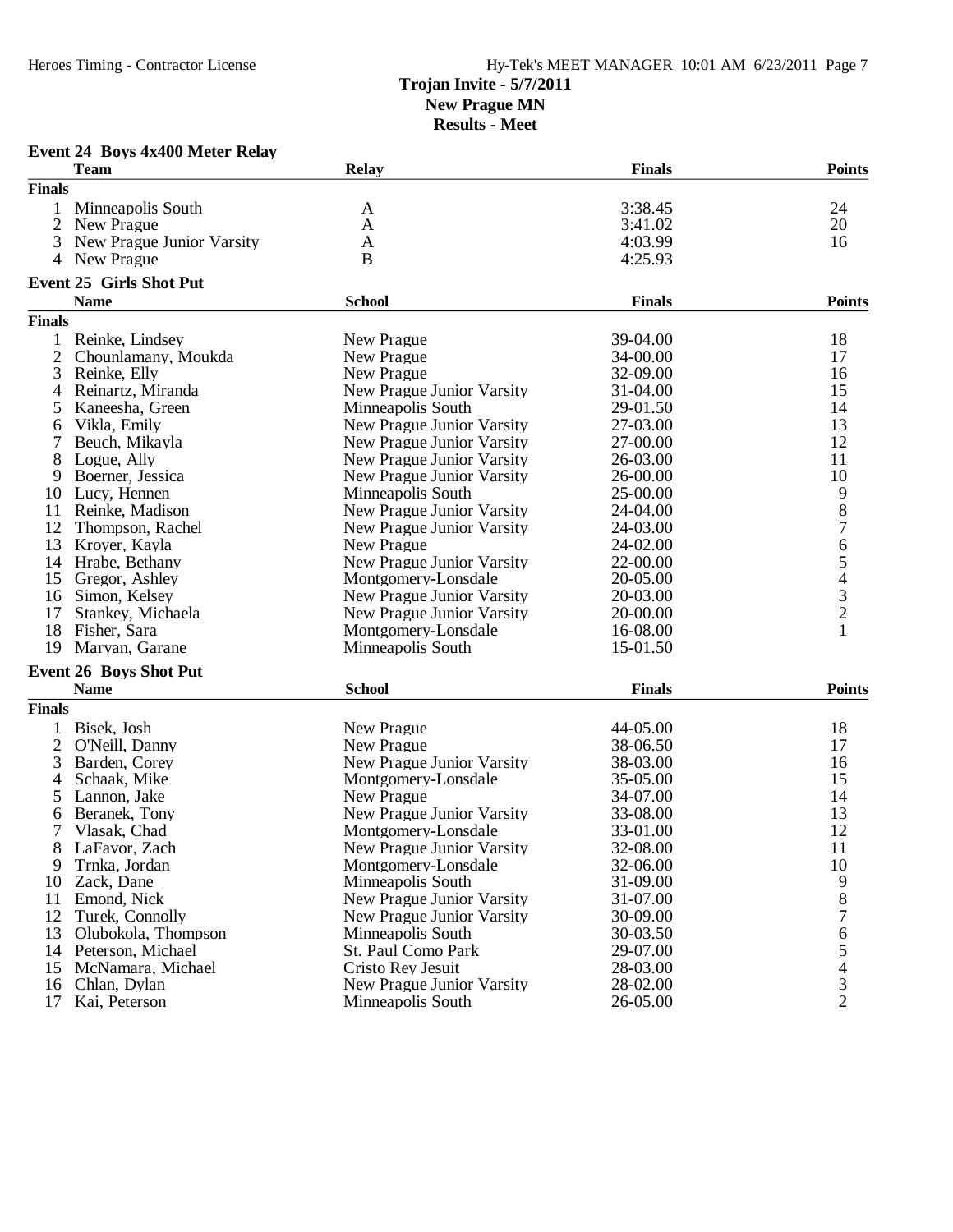**Results - Meet**

### **Event 27 Girls Discus Throw**

|                | <b>Name</b>                       | <b>School</b>             | <b>Finals</b> | <b>Points</b>  |
|----------------|-----------------------------------|---------------------------|---------------|----------------|
| <b>Finals</b>  |                                   |                           |               |                |
| 1              | Reinke, Elly                      | New Prague                | 116-02        | 18             |
| 2              | Reinke, Lindsey                   | New Prague                | 113-01        | 17             |
| 3              | Chounlamany, Moukda               | New Prague                | 92-06         | 16             |
| $\overline{4}$ | Deanna, Smith                     | Minneapolis South         | 85-02.50      | 15             |
| 5              | Kaneesha, Green                   | Minneapolis South         | 84-06         | 14             |
| 6              | Thompson, Rachel                  | New Prague Junior Varsity | 83-09.50      | 13             |
| 7              | Maday, Audrey                     | New Prague Junior Varsity | 80-10         | 12             |
| 8              | Reinartz, Miranda                 | New Prague Junior Varsity | 79-04         | 11             |
| 9              | Vikla, Emily                      | New Prague Junior Varsity | 75-07         | 10             |
| 10             | Boerner, Jessica                  | New Prague Junior Varsity | $72-10$       | 9              |
| 11             | Logue, Ally                       | New Prague Junior Varsity | 70-01         |                |
| 12             | Algren, Mikaela                   | New Prague                | 66-06.25      |                |
| 13             | Reinke, Madison                   | New Prague Junior Varsity | $63 - 11$     |                |
| 14             | Beuch, Mikayla                    | New Prague Junior Varsity | 61-00         |                |
| 15             | Hrabe, Bethany                    | New Prague Junior Varsity | 60-03.25      |                |
| 16             | Martinez, Edith                   | Montgomery-Lonsdale       | 57-08         | 8765432        |
| 17             | Simon, Kelsey                     | New Prague Junior Varsity | 53-09         |                |
| 18             | Stankey, Michaela                 | New Prague Junior Varsity | 52-06         | $\mathbf{1}$   |
|                |                                   |                           |               |                |
|                | <b>Event 28 Boys Discus Throw</b> |                           |               |                |
|                | <b>Name</b>                       | <b>School</b>             | <b>Finals</b> | <b>Points</b>  |
| <b>Finals</b>  |                                   |                           |               |                |
| $\mathbf{1}$   | Bisek, Josh                       | New Prague                | 121-09.50     | 18             |
| $\overline{2}$ | Barden, Corey                     | New Prague Junior Varsity | 111-08        | 17             |
| 3              | Schaak, Mike                      | Montgomery-Lonsdale       | 108-01        | 16             |
| 4              | O'Neill, Danny                    | New Prague                | 103-03        | 15             |
| 5              | Beranek, Tony                     | New Prague Junior Varsity | 93-07         | 14             |
| 6              | Lannon, Jake                      | New Prague                | 93-04         | 13             |
| 7              | Peterson, Michael                 | St. Paul Como Park        | 92-03.50      | 12             |
| 8              | Vlasak, Chad                      | Montgomery-Lonsdale       | 91-00.75      | 11             |
| 9              | Emond, Nick                       | New Prague Junior Varsity | 89-03         | 10             |
| 10             | Culiue, Ghenadie                  | St. Paul Como Park        | 87-00         | 9              |
| 11             | Trnka, Jordan                     | Montgomery-Lonsdale       | 85-07         | $\overline{8}$ |
| 12             | Stankey, Dominic                  | New Prague Junior Varsity | 80-05.25      | $\overline{7}$ |
| 13             | Zack, Dane                        | Minneapolis South         | 76-00         |                |
| 14             | Ethan, Driver                     | Minneapolis South         | 75-04         |                |
| 15             | LaFavor, Zach                     | New Prague Junior Varsity | 74-08.50      |                |
| 16             | Turek, Connolly                   | New Prague Junior Varsity | 74-06         |                |
| 17             | Hamzah, Aziz                      | Minneapolis South         | 73-01         | 65432          |
|                | 18 Chlan, Dylan                   | New Prague Junior Varsity | 69-07.50      | $\mathbf{1}$   |
|                | 19 McNamara, Michael              | Cristo Rey Jesuit         | 59-08.50      |                |
|                |                                   |                           |               |                |
|                | <b>Event 29 Girls Pole Vault</b>  |                           |               |                |
|                | <b>Name</b>                       | <b>School</b>             | <b>Finals</b> | <b>Points</b>  |
| <b>Finals</b>  |                                   |                           |               |                |
| $\mathbf{1}$   | Dugas, Shelby                     | New Prague                | 11-00.00      | 18             |
| 2              | Rookaird, Sara                    | New Prague                | 10-06.00      | 17             |
| 3              | McCrady, Allistair                | Montgomery-Lonsdale       | 9-06.00       | 16             |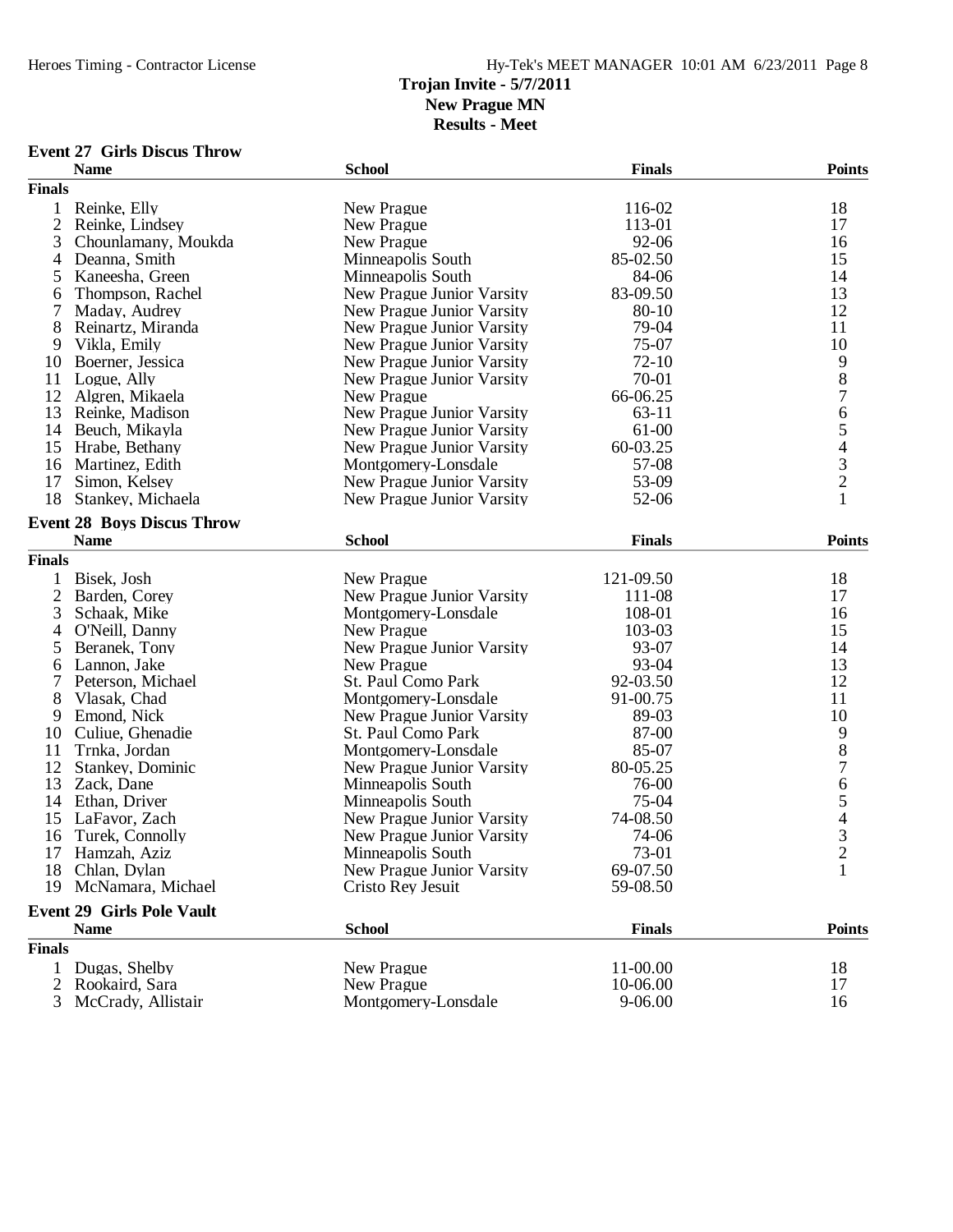#### Heroes Timing - Contractor License Hy-Tek's MEET MANAGER 10:01 AM 6/23/2011 Page 9 **Trojan Invite - 5/7/2011 New Prague MN Results - Meet**

### **Finals ... (Event 29 Girls Pole Vault)**

|                | <b>Name</b>                     | <b>School</b>             | <b>Finals</b> | <b>Points</b> |
|----------------|---------------------------------|---------------------------|---------------|---------------|
| $\overline{4}$ | Doran, Megan                    | New Prague                | $9 - 00.00$   | 15            |
| 5              | Kubes, Cassy                    | Montgomery-Lonsdale       | $9 - 00.00$   | 14            |
| 6              | Lucy, Hennen                    | Minneapolis South         | $9 - 00.00$   | 13            |
| 7              | Deutsch, MacKenzie              | New Prague Junior Varsity | 8-00.00       | 12            |
| 8              | Ellanson, Bridget               | New Prague                | 7-00.00       | 10.50         |
| 8              | Anna, Landskroener              | Minneapolis South         | 7-00.00       | 10.50         |
| 10             | Maeve, Whalen                   | Minneapolis South         | 7-00.00       | 9             |
|                | 11 Brod, Cami                   | New Prague Junior Varsity | $6 - 06.00$   | 8             |
|                | <b>Event 30 Boys Pole Vault</b> |                           |               |               |
|                | <b>Name</b>                     | <b>School</b>             | <b>Finals</b> | <b>Points</b> |
| <b>Finals</b>  |                                 |                           |               |               |
| 1              | Mitchell, Erickson              | Minneapolis South         | 10-06.00      | 18            |
| $\overline{2}$ | Breiner, Eli                    | New Prague Junior Varsity | 8-06.00       | 16.50         |
| $\overline{c}$ | Oldenburg, Ben                  | New Prague Junior Varsity | 8-06.00       | 16.50         |
| 3              | McConnell, Brad                 | New Prague Junior Varsity | 8-06.00       | 15            |
| 5              | Matthew, Swalm                  | Minneapolis South         | 8-00.00       | 14            |
| 6              | Chace, Russell                  | Minneapolis South         | 7-06.00       | 13            |
| 7              | Maddaus, Shawn                  | New Prague                | 7-00.00       | 12            |
|                | <b>Event 31 Girls High Jump</b> |                           |               |               |
|                | <b>Name</b>                     | <b>School</b>             | <b>Finals</b> | <b>Points</b> |
| <b>Finals</b>  |                                 |                           |               |               |
| 1              | Simon, Christine                | New Prague                | 5-02.00       | 18            |
| $\overline{2}$ | Martinez, Edith                 | Montgomery-Lonsdale       | 4-06.00       | 17            |
| 3              | Rookaird, Taylor                | New Prague                | 4-03.00       | 13.50         |
| 3              | Zoe, Hartman                    | Minneapolis South         | 4-03.00       | 13.50         |
| 3              | Lucy, Hennen                    | Minneapolis South         | 4-03.00       | 13.50         |
| 3              | Anna, Landskroener              | Minneapolis South         | 4-03.00       | 13.50         |
| 3              | Algren, Mikaela                 | New Prague                | 4-03.00       | 13.50         |
| 3              | Puente, Sophie                  | New Prague                | 4-03.00       | 13.50         |
| 9              | Anderson, Christine             | New Prague Junior Varsity | $4 - 00.00$   | 10            |
|                | 10 Beuch, Mikayla               | New Prague Junior Varsity | $4 - 00.00$   | 9             |
|                |                                 |                           |               |               |
|                | <b>Event 32 Boys High Jump</b>  |                           |               |               |
|                | <b>Name</b>                     | <b>School</b>             | <b>Finals</b> | <b>Points</b> |
| <b>Finals</b>  |                                 |                           |               |               |
| $\mathbf{1}$   | Hendricks, Alex                 | New Prague                | $6 - 00.00$   | 18            |
| $\overline{2}$ | Widmer, Thomas                  | New Prague                | $6 - 00.00$   | 17            |
| 3              | Kevin, Sullivan                 | Minneapolis South         | 5-06.00       | 16            |
| 4              | Nordling, Aaron                 | Montgomery-Lonsdale       | 5-04.00       | 15            |
| 5              | Strand, Kyle                    | New Prague                | 5-02.00       | 14            |
| 6              | Vogel, Greg                     | New Prague Junior Varsity | 5-02.00       | 12.50         |
| 6              | Culiue, Ghenadie                | St. Paul Como Park        | 5-02.00       | 12.50         |
| 8              | Jackson, Kendall                | Minneapolis South         | 5-00.00       | 11            |
| 9              | Chace, Russell                  | Minneapolis South         | $4 - 10.00$   | 10            |
|                | Hanek, John                     | Montgomery-Lonsdale       | NH            |               |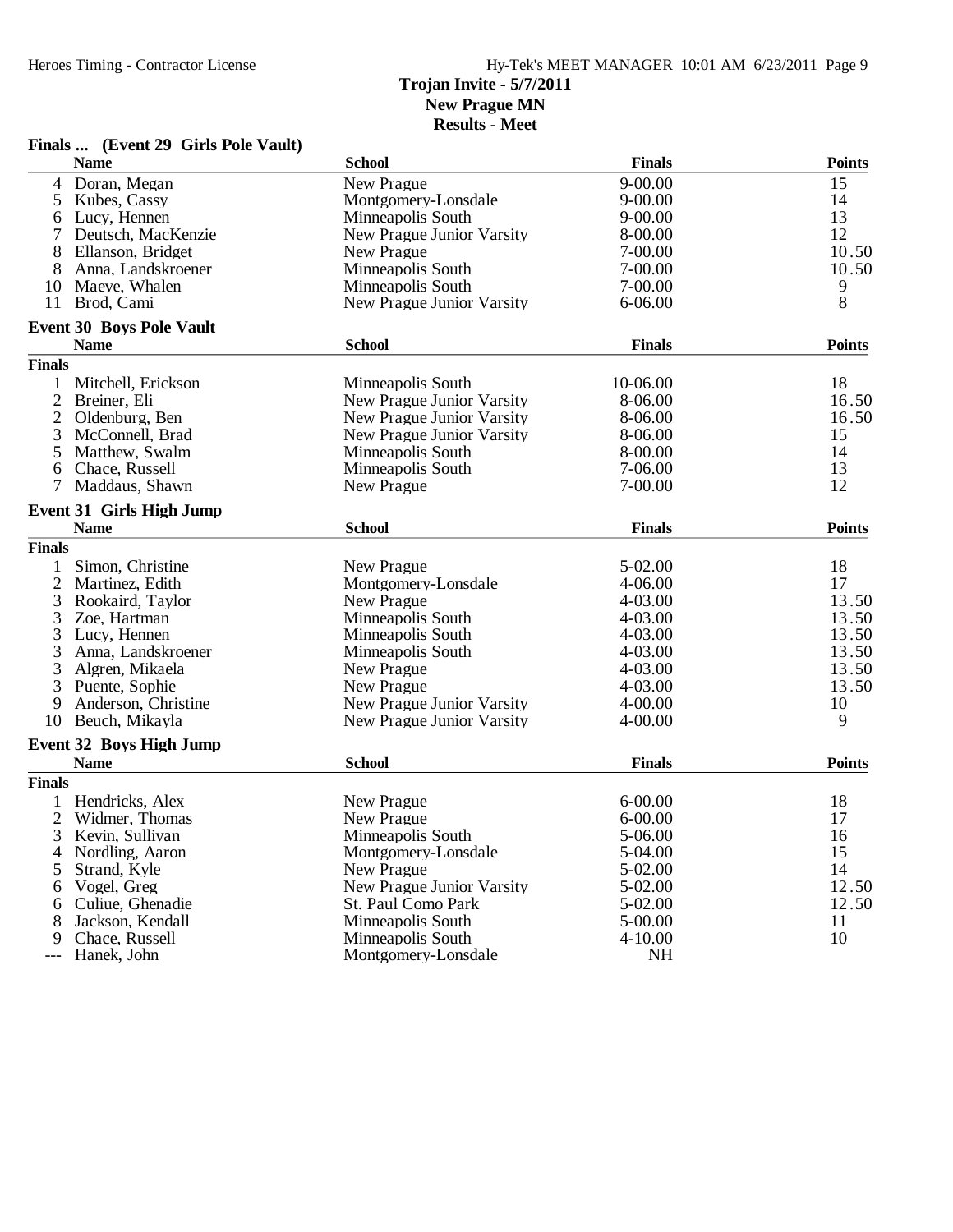**Results - Meet**

### **Event 33 Girls Long Jump**

|                | <b>Name</b>                       | <b>School</b>                    | <b>Finals</b> | <b>Points</b> |
|----------------|-----------------------------------|----------------------------------|---------------|---------------|
| <b>Finals</b>  |                                   |                                  |               |               |
| 1              | Brown, Brianna                    | New Prague                       | 13-08.00      | 17.50         |
| 1              | Miller, Sarah                     | New Prague                       | 13-08.00      | 17.50         |
| 3              | Weis, Rena                        | New Prague Junior Varsity        | 13-07.25      | 16            |
| $\overline{4}$ | Kubes, Cassy                      | Montgomery-Lonsdale              | 13-02.00      | 15            |
| 5              | Samantha, Warren                  | Minneapolis South                | 13-01.50      | 14            |
| 6              | Brod, Cami                        | New Prague Junior Varsity        | 12-09.00      | 13            |
| 7              | Sewell, jada                      | St. Paul Como Park               | 12-07.00      | 12            |
| 8              | Eubanks, Emma                     | St. Paul Como Park               | 12-05.50      | 11            |
| 9              | Haecherl, Rachel                  | <b>New Prague Junior Varsity</b> | 12-03.25      | 10            |
| 10             | Ruger, Sam                        | Montgomery-Lonsdale              | 11-05.50      |               |
| 10             | Mary, Gibbons                     | Minneapolis South                | 11-05.50      |               |
| 10             | Woyda, Kalli                      | <b>New Prague Junior Varsity</b> | 11-05.50      |               |
| 13             | Seimon, Saskia                    | St. Paul Como Park               | 11-05.00      |               |
| 14             | Atkinson, Bobbi                   | Montgomery-Lonsdale              | 11-02.25      |               |
| 15             | Sophia, Kuusisto                  | Minneapolis South                | 11-01.00      | 888654        |
|                |                                   |                                  |               |               |
|                | <b>Event 34 Boys Long Jump</b>    |                                  |               |               |
|                | <b>Name</b>                       | <b>School</b>                    | <b>Finals</b> | <b>Points</b> |
| <b>Finals</b>  |                                   |                                  |               |               |
| 1              | Williams, Terrance                | St. Paul Como Park               | 19-11.00      | 18            |
| $\overline{2}$ | Johnson, Nick                     | New Prague                       | 18-03.75      | 17            |
| 3              | Calvin, Belfrey                   | Minneapolis South                | 18-02.00      | 16            |
| 4              | Gall, Foster                      | New Prague                       | 18-00.00      | 15            |
| 5              | Tozo, Al                          | St. Paul Como Park               | 17-06.75      | 14            |
| 6              | Woo Kim, Sang                     | New Prague                       | 16-10.50      | 13            |
| 7              | Jackson, Kendall                  | Minneapolis South                | 16-07.50      | 12            |
| 8              | Shetka, Zachary                   | New Prague                       | 16-06.00      | 11            |
| 9              | Osgood, Mac                       | Cristo Rey Jesuit                | 16-04.50      | 10            |
| 10             | Vlasak, Ben                       | Montgomery-Lonsdale              | 16-04.00      |               |
| 11             | Smith, Garrett                    | New Prague Junior Varsity        | 16-02.00      | 9<br>8<br>7   |
| 12             | Braith, Dillon                    | Montgomery-Lonsdale              | 16-01.50      |               |
| 13             | Antonio, Johnson                  | Minneapolis South                | 15-02.00      |               |
| 14             | Rynda, Carter                     | Montgomery-Lonsdale              | 15-00.50      |               |
| 15             | Baker, Malik                      | St. Paul Como Park               | 14-11.75      | $\frac{6}{5}$ |
| 16             | Kaczor, Jimmy                     | New Prague Junior Varsity        | 14-11.50      | 3             |
|                | <b>Event 35 Girls Triple Jump</b> |                                  |               |               |
|                | <b>Name</b>                       | <b>School</b>                    | <b>Finals</b> | <b>Points</b> |
| <b>Finals</b>  |                                   |                                  |               |               |
|                |                                   |                                  |               |               |
|                | 1 Sampson, Sydney                 | New Prague                       | 32-10.00      | 18            |
| 2              | Rynda, Anna                       | New Prague                       | 32-07.50      | 17            |
| 3              | Rookaird, Taylor                  | New Prague                       | 31-07.50      | 16            |
| $\overline{4}$ | Kubes, Cassy                      | Montgomery-Lonsdale              | 31-03.50      | 15            |
| 5              | Clausen, Melanie                  | New Prague Junior Varsity        | 30-04.00      | 14            |
| 6              | Hennes, Kelsey                    | <b>New Prague Junior Varsity</b> | 28-06.00      | 13            |
| 7              | Haecherl, Melissa                 | New Prague Junior Varsity        | 28-04.00      | 12            |
| 8              | Maeve, Whalen                     | Minneapolis South                | 26-07.00      | 11            |
| 9              | Sewell, jada                      | St. Paul Como Park               | 26-06.00      | 9.50          |